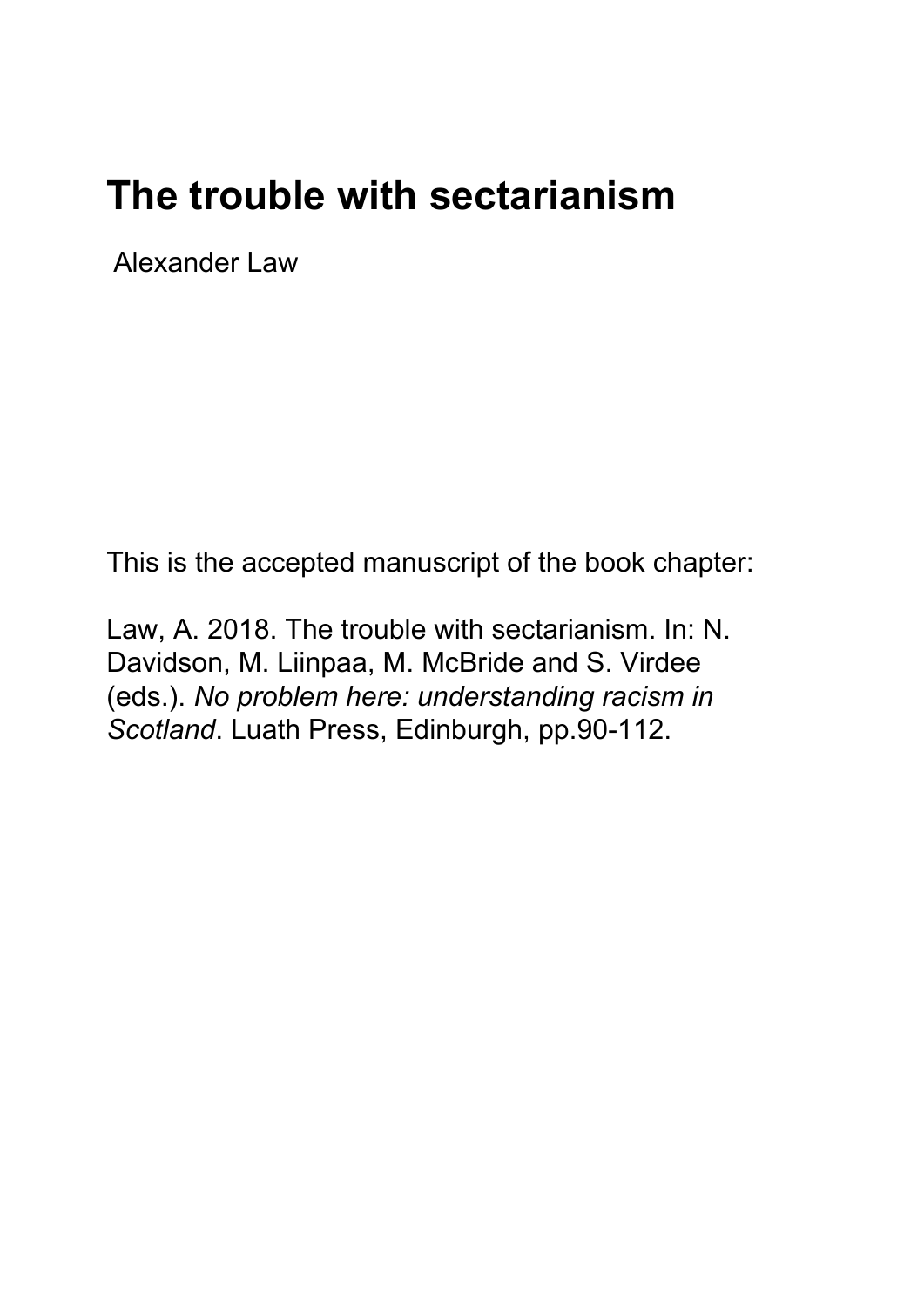Law, A. 2018. The trouble with sectarianism. In: N. Davidson, M. Liinpaa, M. McBride & S. Virdee (eds.). *No problem here: understanding racism in Scotland.* Luath Press, Edinburgh, pp. 90-112.

#### Final draft version, June 2016

*Each society, at each moment, elaborates a body of social problems taken to be legitimate, worthy of being debated, of being made public and sometimes officialized and, in a sense, guaranteed by the state.* Bourdieu and Wacquant (1992: 236)

## **Paradoxes and conundrums**

Almost all studies of 'sectarianism' in Scotland point to a central 'paradox' or a 'conundrum' – that while there are widespread *perceptions* of a serious problem of sectarianism very few people have ever had any direct *experience* of it (Ormston, et al, 2015: 269). Sectarianism is not something that 'we' do but something that other people do to other people in other places (Rosie, 2015: 330). Metaphors abound to capture this elusive but apparently deepseated social problem. It is compared to glass bottles (problem of perception), glass ceiling (problem of discrimination), and a glass curtain (problem of exclusion) (Ormston, et al, 2015), or, alternatively, to a Cobweb (a problem with many gaps in-between) rather than a joined-up Patchwork (a societalwide problem) (Goodall, et al, 2015), or an iceberg where what you see above the surface is all that exists with no hidden depths of sectarianism submerged below (Bruce, 1988; Rosie, 2015). If there is, as much research demonstrates, 'a considerable perception-reality gap when it comes to public understandings of sectarianism' then the presumed threat posed to civility and public order can only present itself as 'a subtle but intractable problem' (Ormston, et al, 2015: 284).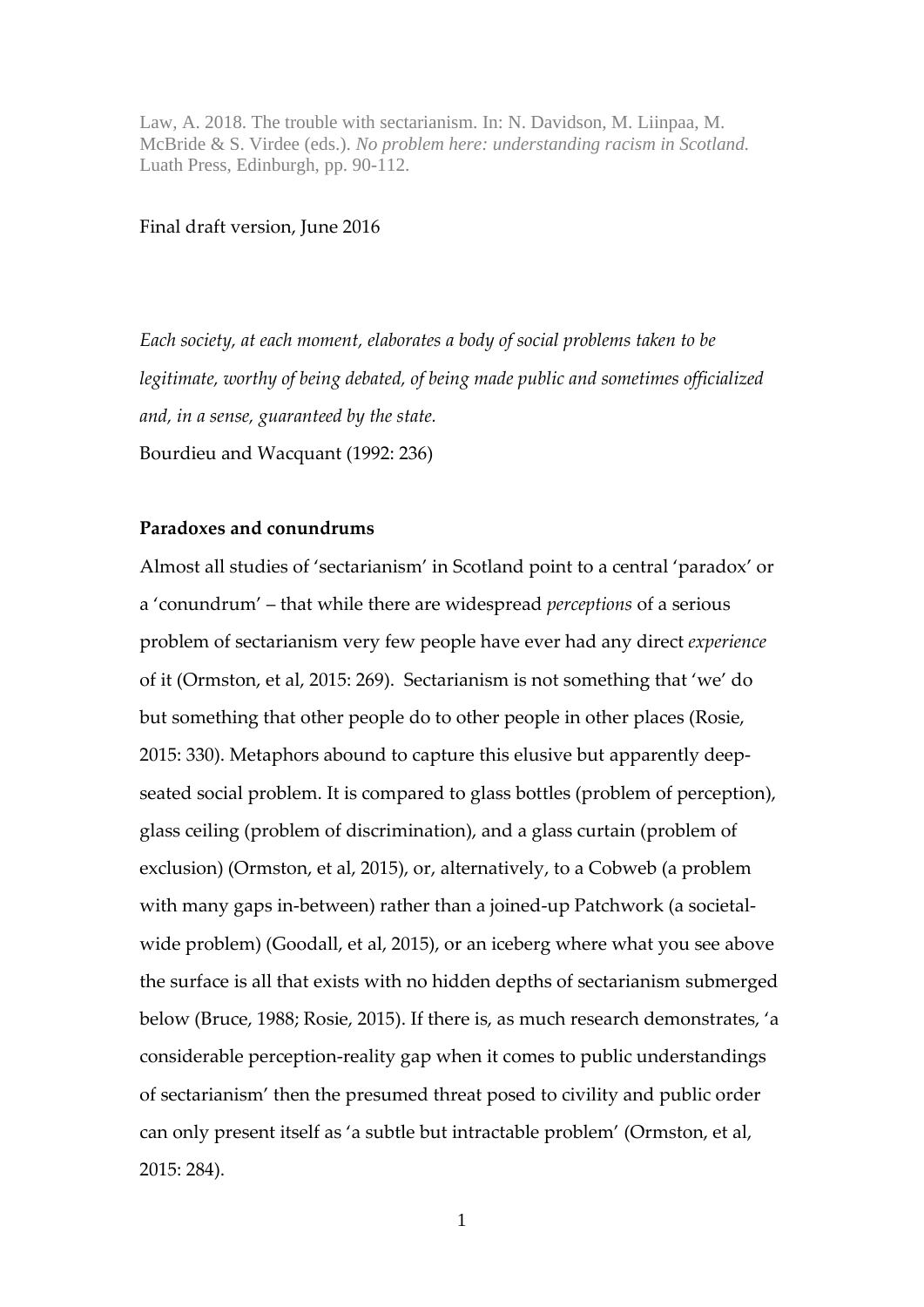This paradox is compounded by a conundrum - sectarian insiders and nonsectarian outsiders appear to occupy completely different perceptual worlds. 'The public', insofar as their views are known through opinion polls or attitude surveys, categorise some practices and groups as sectarian even though the groups classified in this way typically deny that their beliefs and rituals are sectarian in nature. Since some 'find it difficult to even recognize' that their attitudes are sectarian more robust research is needed so that 'this enduring problem in Scottish life' will be more widely perceived and discussed (Goodall, et al, 2015: 293).

For instance, while Orange and Republican marches and parades create anxiety within communities participants themselves deny that their intentions are sectarian in the least (Hamilton-Smith, et al, 2015: 325). Marches, parades or 'processions' appear provocative to the 'community' and the police, especially in areas of urban marginality and community stigmatization. Yet as Hamilton-Smith et al (2015) note, anxieties about sectarian processions may be related to much deeper, underlying issues. The more deprived that an area is then the greater the perception of sectarian prejudice and tensions will be. Ormston et al (2015: 277) also found that Catholics feel more harassed than other groups the more deprived the local area is, although even in the most deprived quintile only 17 percent of respondents felt threatened by parades.

Despite these relatively low-level concerns, state authorities in Scotland nominated sectarianism as a fundamental social antagonism disfiguring the national community (Law, 2016). This was far from the opening of the process of governmental attempts to curtail sectarianism. During the 1980s through to the 2000s sectarianism had been elaborated, repeatedly and episodically, as a legitimate subject for public discourse, classification and state intervention. In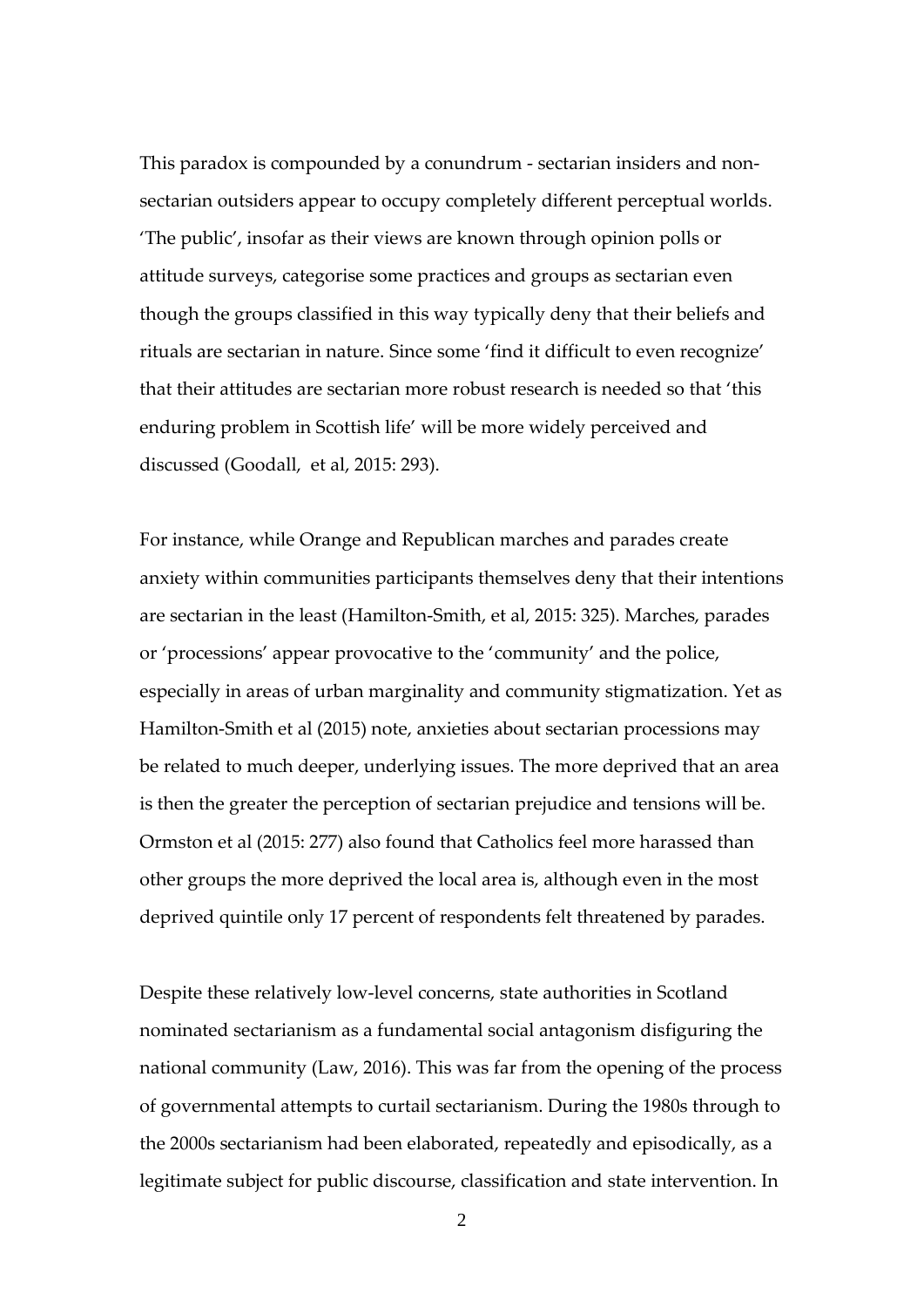2005 a Government summit on sectarianism hailed by the Labour First Minister Jack McConnell as 'historic' led to the Scottish Executive's 2006 *Strategy on Tackling Sectarianism in Scotland,* which promoted the use of Football Banning Orders (FBOs) to exclude persistent offenders from football grounds.

By 2011 this strategy appeared ineffective and insufficient to governmental authorities. Indeed, sectarian offences were under-represented in the issuing of FBOs, and even more serious sectarian and racist offences failed to result in FBOs being issued (Scottish Government Social Research, 2011: 14). It was only following sensational media coverage of a football game between 'the Old Firm' of the Glasgow clubs Celtic and Rangers, that sectarianism was nominated as an official crime. This is despite the fact that the term 'sectarianism' itself is contested, subject to multiple interpretations and cannot be defined in Scots Law. With the passing of legislation, the Scottish Government committed a budget of £9 million to address sectarianism, about which a lot is said but not enough it seems is known.

The gap between sectarian practices and sectarian perceptions is regularly compared to the well-known paradox of rising public fears of crime at a time when many forms of violent crime are actually falling. In the case of crime, popular misperceptions are routinely explained as the result of ideological constructions by 'the media' and government that stoke exaggerated moral panics (Cohen, 2011). In contrast, the role of the media and government in the construction of sectarianism has not been to the forefront of academic studies (see Kelly, 2011, for an exception). Instead, research concentrates on the supposedly decivilising aspects of bad behavior around football and parades, including contentious cultural paraphernalia – flags, songs, football colours,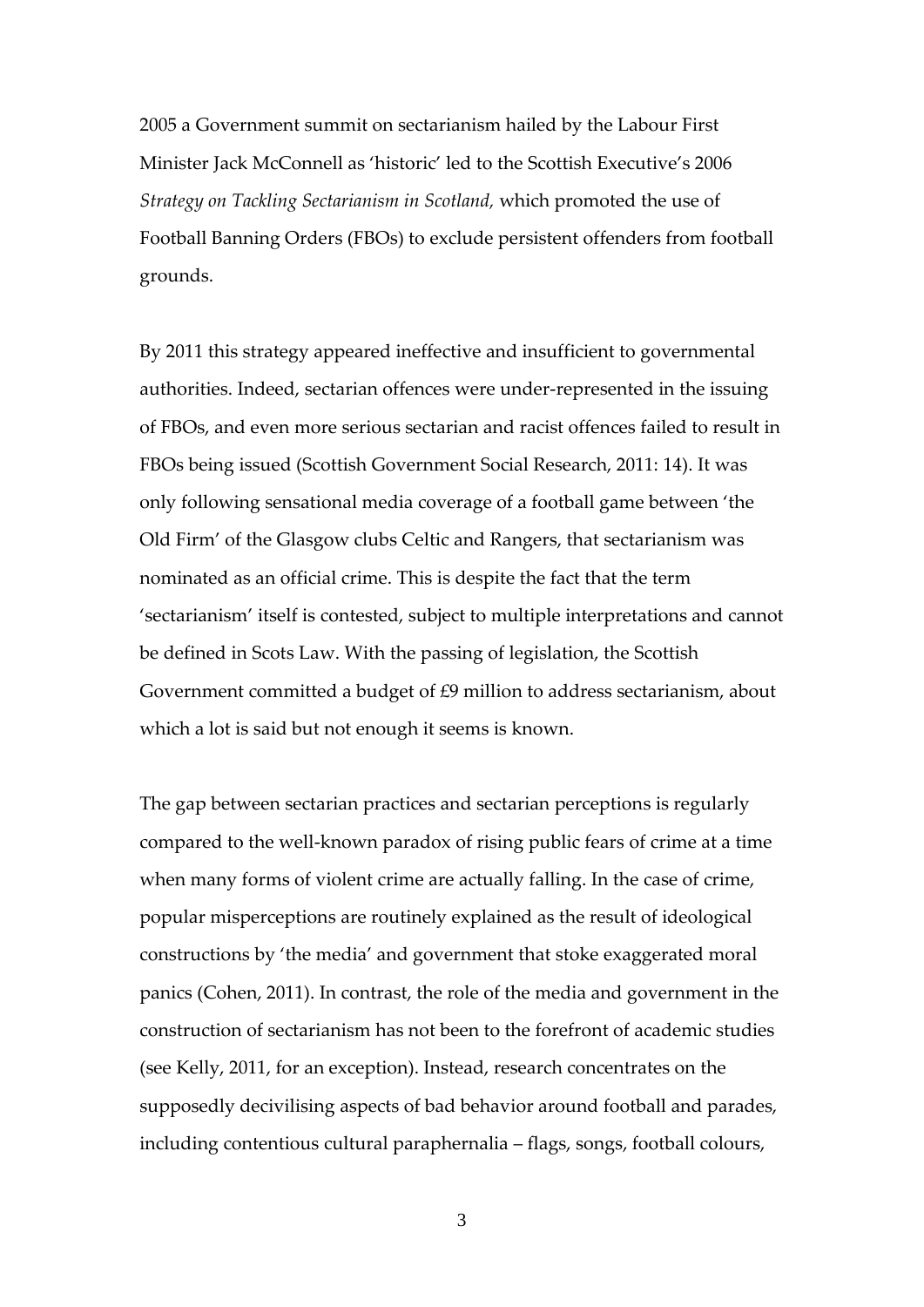marches – in an attempt to uncover the 'tacit nature of sectarian sentiment' (Goodall, et al, 2015: 297).

Sociologically speaking, the afterlife of 'sectarianism' expresses definite social and political conditions that make possible both the lived experience of sectarianism, insofar as this can be divined, and the symbolic classification of sectarianism as an outdated mode of distinction. Sectarianism valorizes symbolic distinction and separation as prohibitions against social and ideological promiscuity and contamination between established and outsider groups (Weber, 1946). As with the religious field more strictly defined, every consensus of symbolic meaning serves the simultaneous classificatory function of vision and division, inclusion and exclusion, integration and differentiation (Bourdieu, 1991). Symbolic capital that only recently sanctified a relatively privileged position in the social field, such as Protestant Unionism, can find itself devalued, despite relatively unchanged ideological content, by the valorisation of emerging and increasingly dominant forms of symbolic capital as represented by the 'civil religion' of sub-state nationalism.

This chapter attempts to situate the moral panic around sectarianism in wider relations of social power. A civilising offensive is mobilised by the legitimate sources of symbolic nomination to regulate and discipline de-civilised outsiders. This is experienced differently as resentment and *ressentiment*, depending on where groups are distributed in social space. On the one hand, the sources of legitimate symbolic power experience *ressentiment* as a chronic maladaptation of outsider groups to the civilising canopy of the national habitus. On the other hand, the de-civilised sources of illegitimate symbolic power experience resentment as relatively short-lived losses of control associated with football rivalries. Indeed, fierce sporting rivalries may provide a controlled example of how collective effervescence and cathartic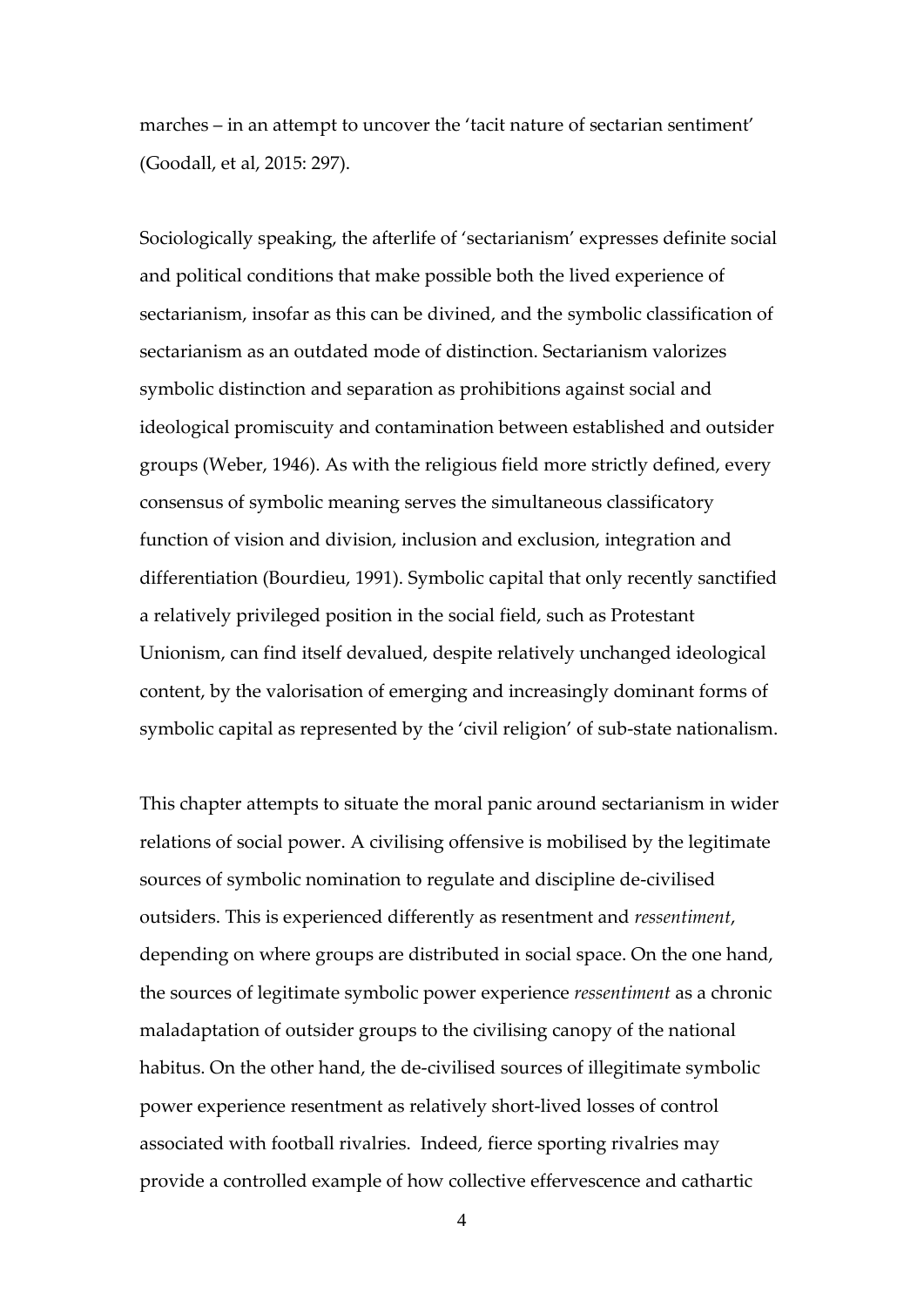release may help to lower the threat to group integrity posed by other groups and foster greater symbolic equality in a game of more or less evenly-matched sides (Elias, 2008: 231).

### **Dominant and dominated sectarianism**

With little evidence of public disorder or inter-communal violence, the social power of media and political nomination classify football, flags, songs, parades and marches as contentious, provocative and a grave sectarian threat to the social fabric. Such powers of nomination and classification rest on the accumulated force of a centralised apparatus able to separate legitimate from illegitimate forms of symbolic capital (Bourdieu, 2014: 273).

Naming processes are always prescriptive and descriptive, bringing into the field of perception what it asserts already exists objectively in any case. Processes of legitimate nomination, such as that concerning sectarianism, often reify and enclose groups as self-contained phenomenon with little connection to wider processes of nation and state formation. As Bourdieu (1991: 122) argued, 'All social destinies, positive or negative, by concentration or stigma, are equally *fatal* – by which I mean mortal – because they enclose those whom they characterise within the limits that are assigned to them and that they are made to recognise'. By enclosing groups into determinate categories of legitimate-civilised and illegitimate-decivilised, authorised nomination reifies the symbolic conditions for a double-bind cycle of decivilised sectarian violence.

Against the prevailing academic consensus that sectarianism was only ever a marginal problem and that football provides a safety valve for social tensions, Tom Gallagher (1987: 1) warned in the 1980s that football rivalry acts as an incubator of religio-political bigotry that threatens to expose the fragile nature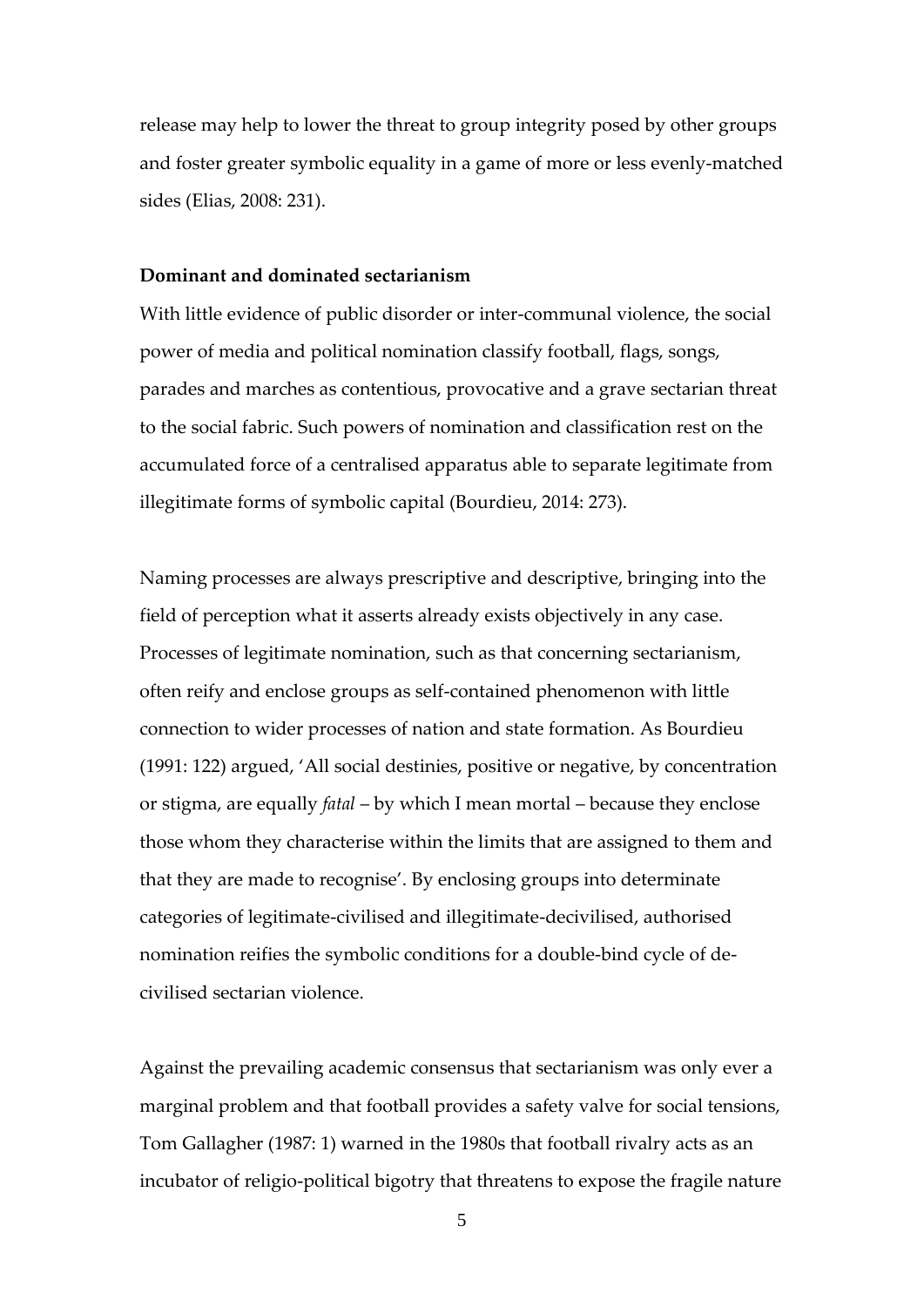of the civilising process: 'The enmity and hysteria sometimes on display at Old Firm matches can serve as a timely reminder of just how thin the crust of civilisation is'. Indeed, football-related sectarianism expresses what is repressed routinely. As such, pleasure can be taken from group transgressions, forever threatening a return of the repressed. As Billig (2002: 185) argued about bigotry more generally:

What is socially forbidden can become an object of desire and pleasure. If there are taboos on the expression of bigotry in contemporary society, outward prejudice may take the form of a forbidden pleasure. Bigotry, then, becomes a temptation.

This was evident when the transformation of moral values in the 1960s and since coincided with the escalation of state and paramilitary violence in Northern Ireland. Sections of the Rangers' support succumbed to the sectarian temptation, taking pleasure in virulent anti-Catholic denigration and indulged in a culture of alcohol-fuelled fan violence leading to major crowd disorders throughout the late 1960s to the 1980s. Scotland remains one of the few countries where public declarations of Irish heritage, such as St Patrick's Day, the anniversary of the 1916 Easter Rising, or the flying of the Irish tricolour on a public building, can result in intimidation and threats from small groups of Loyalist fundamentalists.

Yet the sectarianism of the dominated waxes and wanes in emotional intensity, physical threat and ideological rancour. By the 1980s anti-Catholic bigotry was already in slow decline. This centrifugal process has been assisted by the development of a national habitus in Scotland that has shed much of the Unionist ideological legacy. The more insecure that an established group like Protestant Unionism feels the more that they tend to be unrelenting and dogmatic about the inferiority of the outsider group and the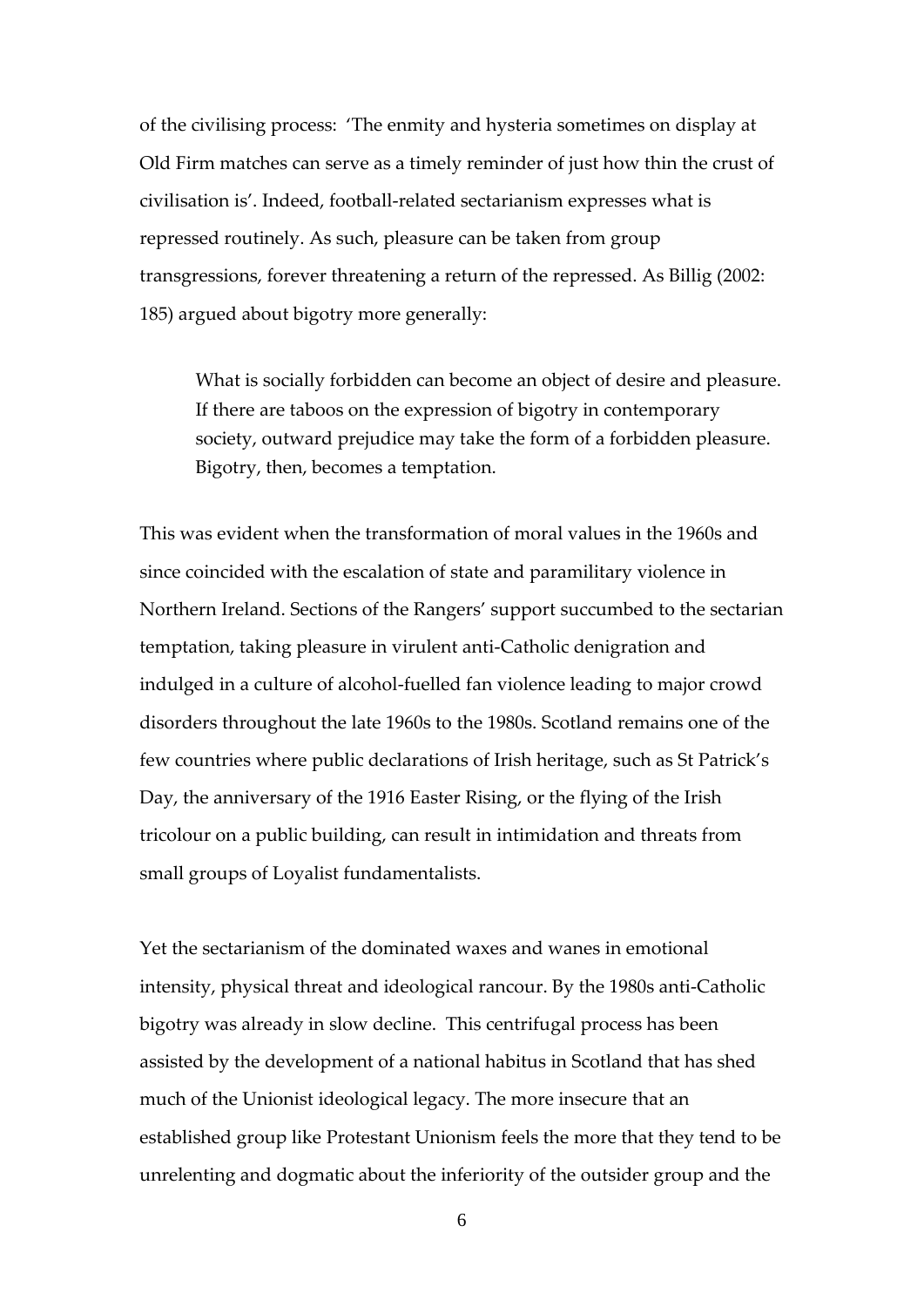supreme value of the established group (Elias, 2008: 230). Conversely, the more secure that a group feels of its own value the more that they can afford to adopt a more detached and accommodating relationship to outsiders.

Although sectarianism is often treated as if it represented an unchanging symbolic monolithic, it operated as a mode of justification in different ways at different times and places. On one side, the 'dominant sectarianism' of the dominant classes in Scotland asserted their right to dominate through the ideological privileges conferred by sectarian exclusions and superiority over groups classified as 'Irish Roman Catholic'. On the other side, the 'dominated sectarianism' of the dominated classes tended, as Bourdieu (1991: 19) notes of the religious field more generally, 'to impose on the dominated a recognition of the legitimacy of the domination and of the symbolic modes of expression of this domination (that is, the lifestyle and religiosity of the dominant classes)'. The same symbolic content of sectarianism therefore must perform different functions if it is to mediate quite distinct, even contrary social conditions.

What is classified from above as 'sectarian' refers to beliefs and practices that once functioned as symbolic justification for reproducing unequal relations of power between supposedly cohesive 'communities'. Yet the material and ideological sources of sectarianism in nineteenth century Scotland has been continually modified as a mode of justification as the social structure itself changed historically. Its residue functions today as an unwanted reminder of the accumulated history in the development of the national habitus in Scotland.

### **Moral indignation and sectarianism**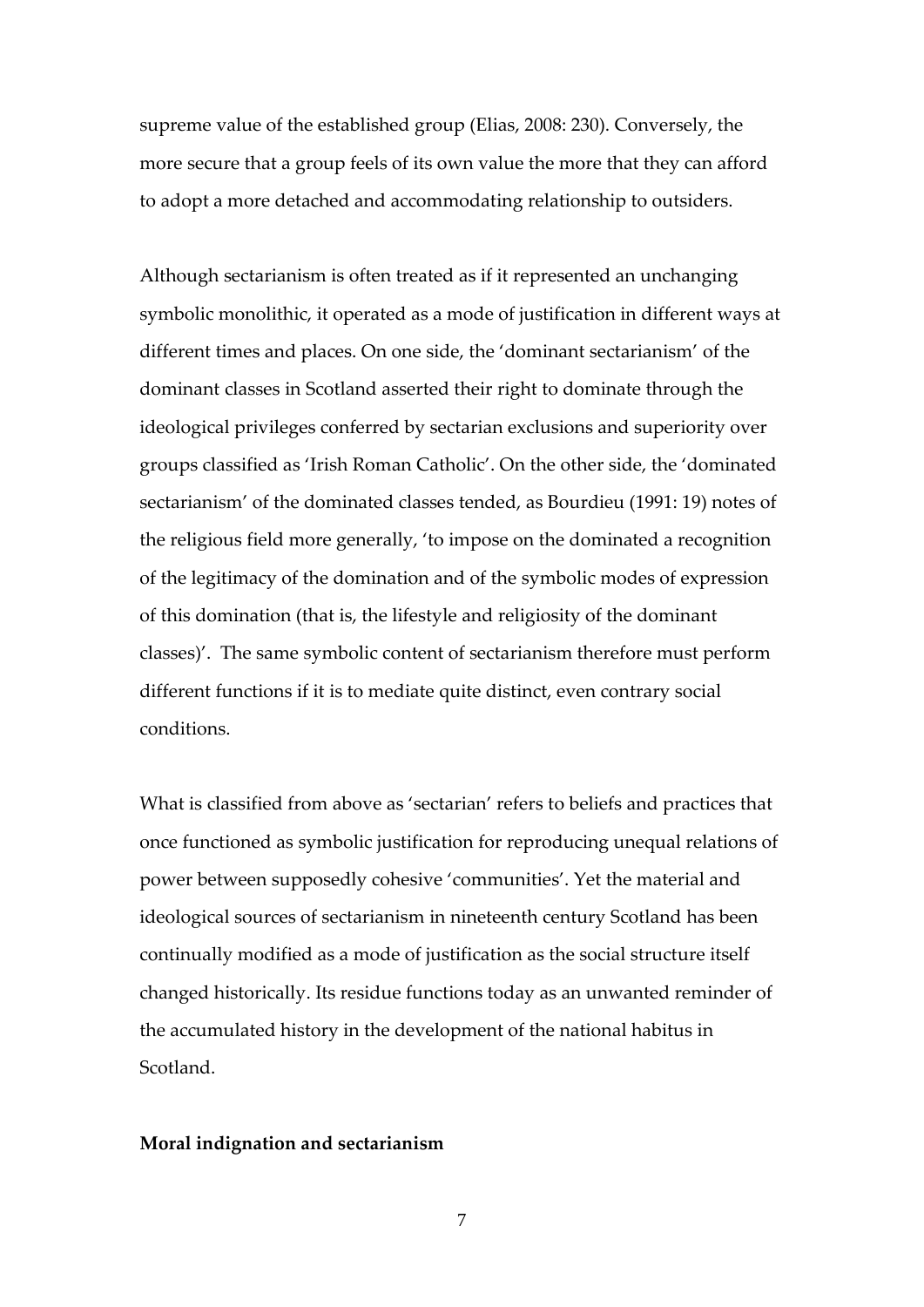In 2011 the legitimate forms of symbolic domination in the political field in Scotland – journalists, police, politicians, academics – converged at a single point: something needed to be done about sectarianism. This concentration of symbolic power produced a self-sustaining escalation process of symbolic amplification often associated with moral panics (Cohen, 2011). Even before the controversial Old Firm game took place in early March 2011 the Scottish Police Federation had called for a ban on the fixture. On the day after the game Strathclyde Police Chief Stephen House called on the First Minister Alex Salmond and the Scottish government to organise a Summit between the police, the Scottish Football Association and the Old Firm to address violent disorder at and around the Glasgow football rivalry. Football-related disorder was debated in the Scottish Parliament. In the end, a six-point plan was agreed at the Summit to control the fixture. This was envisaged by the SNP First Minister Alex Salmond as 'not the end of a process but very much the beginning of a series of actions'. Legislation was hastily enacted in 2012, the Offensive Behaviour at Football and Threatening Communications (Scotland) Act, specifically targeting football rivalries as the source of decivilised attitudes, symbols and conduct afflicting Scottish society. Subsequently, academic research was commissioned and experts appointed to provide the legitimate authority of scholarly capital for the new regime of punishment and reform.

Such concentrations of symbolic domination demonstrate that a simple opposition between the devolved state and Scottish civil society is untenable. Instead, as Bourdieu (2014: 36) argues, there is 'a continuous distribution of access to the collective, public, material or symbolic resources with which the term "state" is associated with'. One of the functions of the symbolic continuum is to perform the alchemy of transforming particular interests into universal disinterest. In this case, the classification and punishment of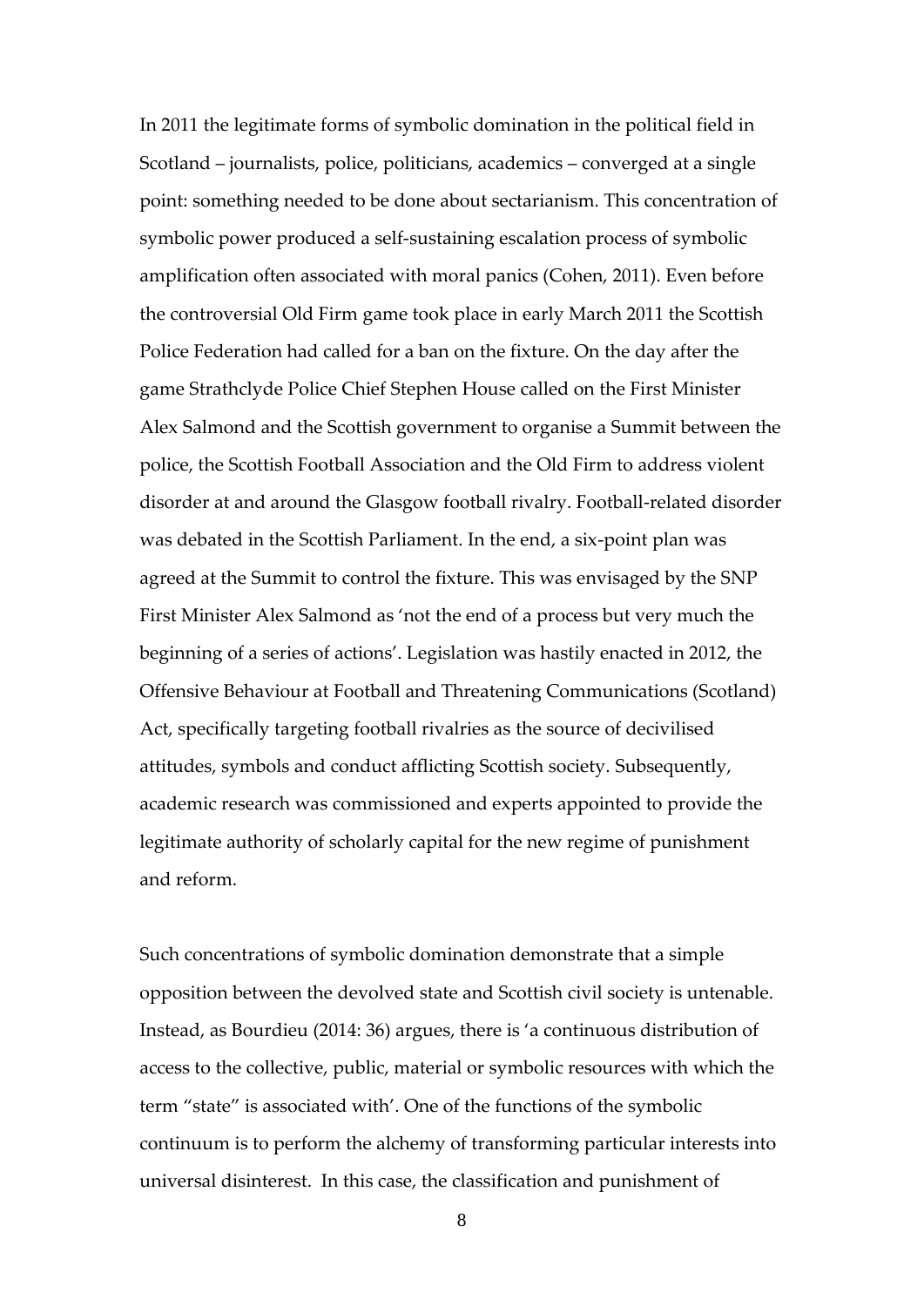subjects as sectarian must appear as an act of universal disinterest, in the name of the public good, above all particular points in social space.

Performing the alchemy of disinterested punishment is a central feature of what sociologists and philosophers have called '*ressentiment*'. *Ressentiment* can be distinguished from the English word 'resentment'. Resentment refers to a transitory emotional response to symbolic insult, offence, humiliation, and frustration in a situation of social interaction (Meltzer and Musolf, 2002). By outwardly displaying resentful displeasure resentment is an active form of retaliation, as in fierce sports rivalries, at least for a time until the emotional injury passes, in football rivalries typically in the hours after the end of the contest. *Ressentiment*, on the other hand, refers to a generalised, long drawn out and passive desire for retribution against a perceived, often abstract moral injury to the social body that resists redress. Revenge in such cases is constantly postponed since it is checked or restrained on a more or less permanent basis by external social constraints, leading to a feeling of powerlessness that can only be addressed by imaginary or symbolic violence.

Nietzsche (1996) attributed the social sources of *ressentiment* to the sublimated emotions of 'slave morality' found in Judeo-Christianity and socialism. Unable to strike at the oppressor, Nietzsche argued, the slave morality transformed objective powerlessness into subjective strength by valorising humility, patience, empathy, restraint and mercy. Nietzsche's anthropological speculations were given some sociological foundation by Max Scheler (1972) and Svend Ranulf (1964). In contrast to Nietzsche, Scheler (1972: 50) located *ressentiment* processes within the structure of a society where 'equal rights (political and otherwise) or formal social equality, publicly recognised, go hand in hand with wide factual differences in power, property and education'. An unrelieved tension between formal equality and power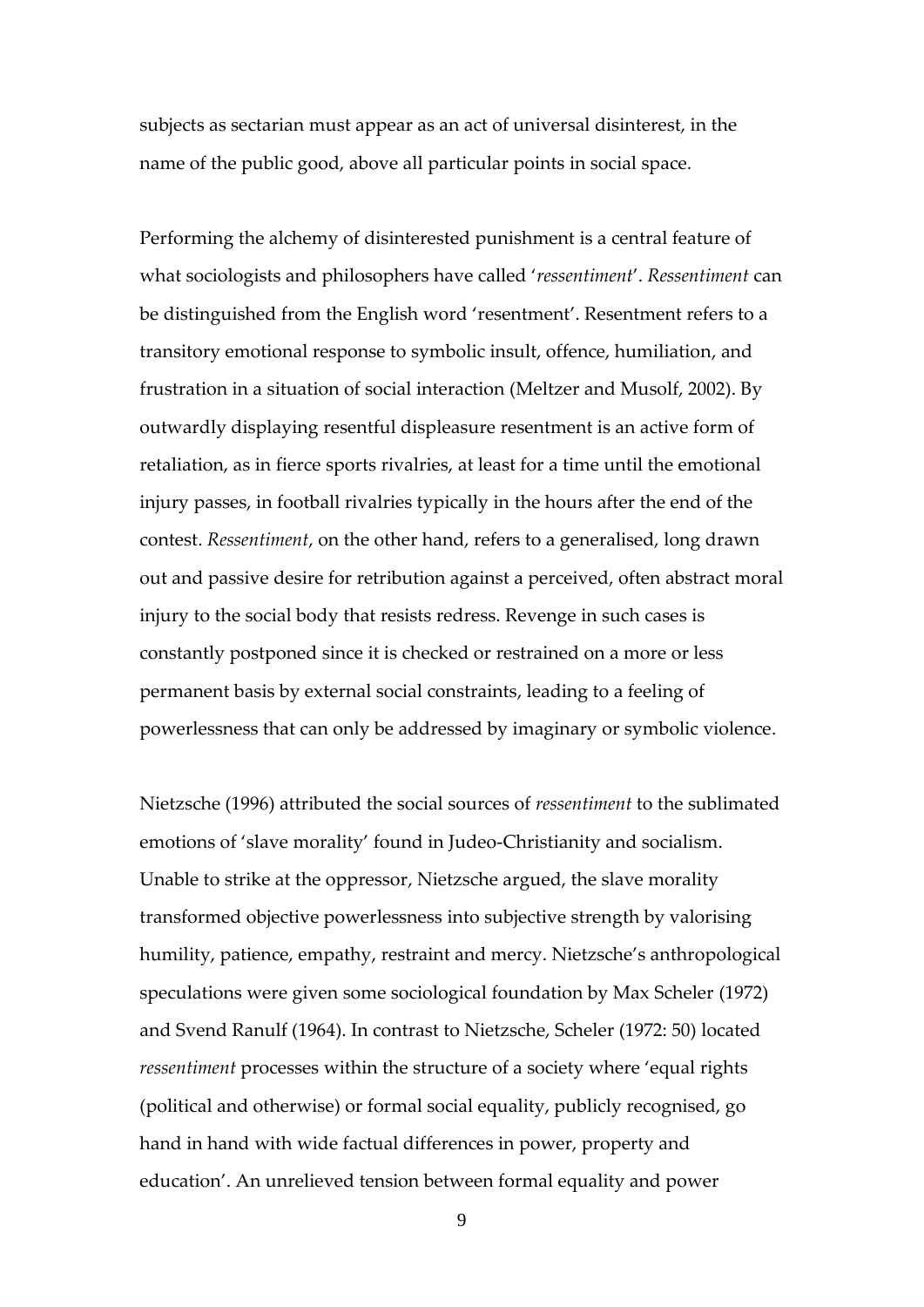inequalities characterises the devalued position felt by the dominated fractions of the dominant class. Such tensions may be released through illusory valuations and 'an urge to scold' that is both attracted to and repelled by the denigrated object. 'In *ressentiment* one condemns what one secretly craves; in rebellion one condemns the craving itself' (Merton, 1968: 210). Yet the repressed always manages to return to the field of perception of the *ressentiment* attitude, whose re-appearance discloses 'a silent, unadmitted "reproach"' (Scheler, 1972: 76). Only an inversion of values, turning pleasure into restraint and punishment into reform, delivers *ressentiment* from the desire for an impossible revenge. 'When the reversal of values comes to dominate accepted morality and is invested with the power of the ruling ethos, it is transmitted by tradition, suggestion and education to those that are endowed with the seemingly devalued qualities' (Scheler, 1972: 77).

Ranulf (1964) further argues that *ressentiment* restructures what are specifically middle class dispositions and perceptions. A disposition for moral indignation and disinterested punishment, Ranulf argues, exists for middle class groups compelled to exercise a high degree of self-control and outward restraint in contrast to outsider groups relieved of the same need to constantly sublimate the emotions. Outsider groups that enjoy the freedom to transgress the symbolic order invite the 'repressed desires' of a hostile middle class compelled to serve. Only those aspects of middle class experience are selected that justify imposing the *ressentiment* pattern of feeling onto the world as a disinterested form of punishment.

Moral indignation is 'the emotion behind the disinterested tendency to inflict punishment', a pattern of punishment that has no direct benefit or gratification for the moraliser (Ranulf, 1964: 1). Official *ressentiment* over sectarianism is strikingly evident in the moral indignation displayed by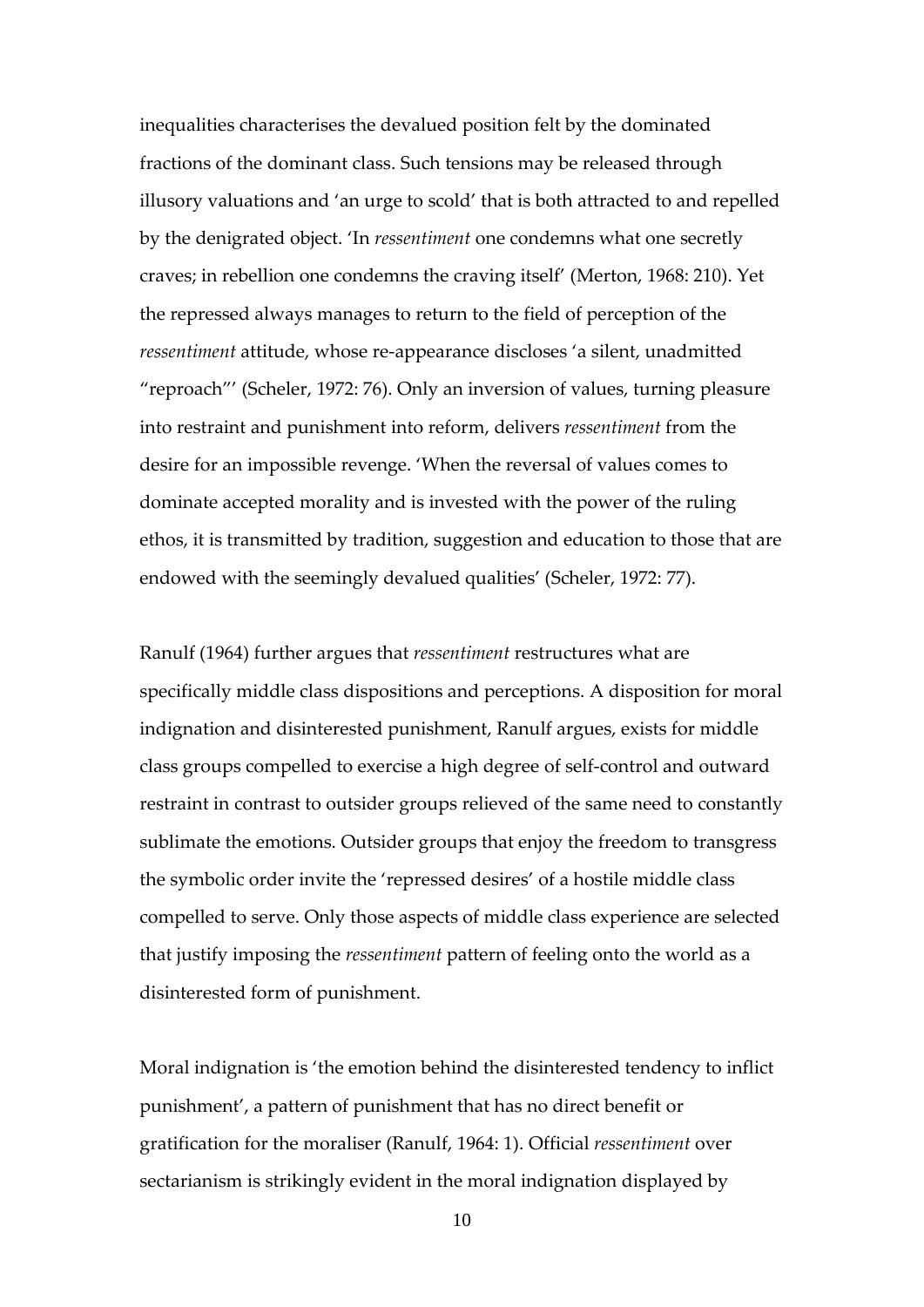politicians, police, jurists and journalists, even academics. Such groups exercise the monopoly power of nomination and classification that separates legitimate from illegitimate forms of symbolic capital as part of what might be termed 'a civilizing offensive'.

As we have already seen, it is not difficult to come across the moral indignation of journalists, senior police officers and politicians. Even disinterested legal opinion is required to give expression to *ressentiment*. Moral indignation finds support for its transvaluation of values in a vague and elastic conception of offensiveness. As the Lord Advocate's (2012) guidelines on the Offensive Behaviour at Football And Threatening Communications (Scotland) Act note, the offence refers to behaviour motivated by religious or other hatred, including behaviour that any '*reasonable person* would be likely to find offensive' or could incite public disorder. As Ranulf argued, the disinterested right to punish depends on moral indignation of an injured but reasonable person or group offended by symbolic violence. In this case, disinterested punishment relies on the the judgement of a police officer as 'the reasonable person' present at the time of the offence. Here the context needs to be perceived as 'threatening' or 'offensive' and songs and chants interpreted as motivated by hatred on racial, religious, cultural or social grounds, or by hatred of a group, support for terrorist organizations, or the mocking or celebration of 'the loss of life or serious injury'.

Within the symbolic continuum, the least dominated fraction exercise more autonomy than more dominated fractions, enabling politicians to draw selectively on the rigorous findings of scholarly research produced to inform criminal justice policies. Government-funded research into sectarianism has amply demonstrated the absence of bounded sectarian communities or the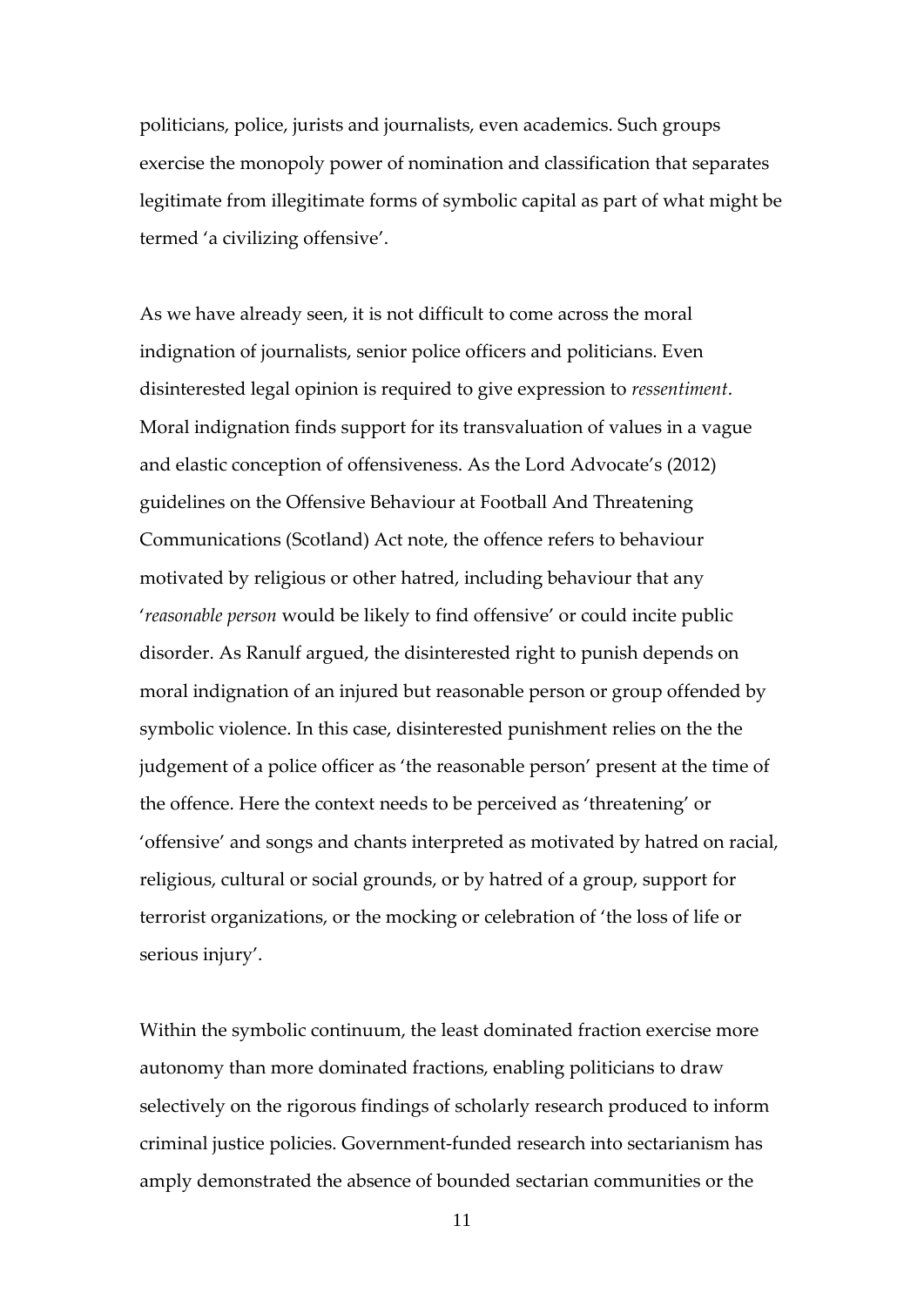religious basis of sectarianism, yet politicians and media persist in mobilizing such discredited formulae.

As part of the dominant fraction of the governing class, the Minister for Community Safety and Legal Affairs, Paul Wheelhouse, claimed in his foreword to the Scottish Government 2015 report on the effectiveness of the Offensive Behaviour at Football And Threatening Communications Act that it is 'a step on Scotland's journey to building a better nation':

singing, chanting and shouting of racial and sectarian comments acts as a way of normalizing derogatory attitudes and souring relationships or inflaming existing, strained relationships within or between Scotland's communities … [The Act] was designed to send out a clear message to those who let their passion and pride become violent and offensive (Scottish Government, 2015: 3).

Here the danger to Scotland as a civilized nation is one of (legitimate) sporting passions getting out of control and inciting widespread social disorder and physical violence. While there is evidence of episodic drinkfuelled, physical violence associated with football rivalries, its relatively rare occurrence compels moral indignation into a fascination with symbolic violence.

Symbolic violence is a problem for disinterested punishment, the Minister claims, because it risks escalating conflict between Scotland's 'communities', supposedly already under strain. Here, as elsewhere, 'community' functions as a magical word, implying self-contained, discrete boundaries between rival groups that endanger the overriding unity of the national community. Disinterested punishment is therefore necessary to avenge unnecessary offence to disinterested reasonableness.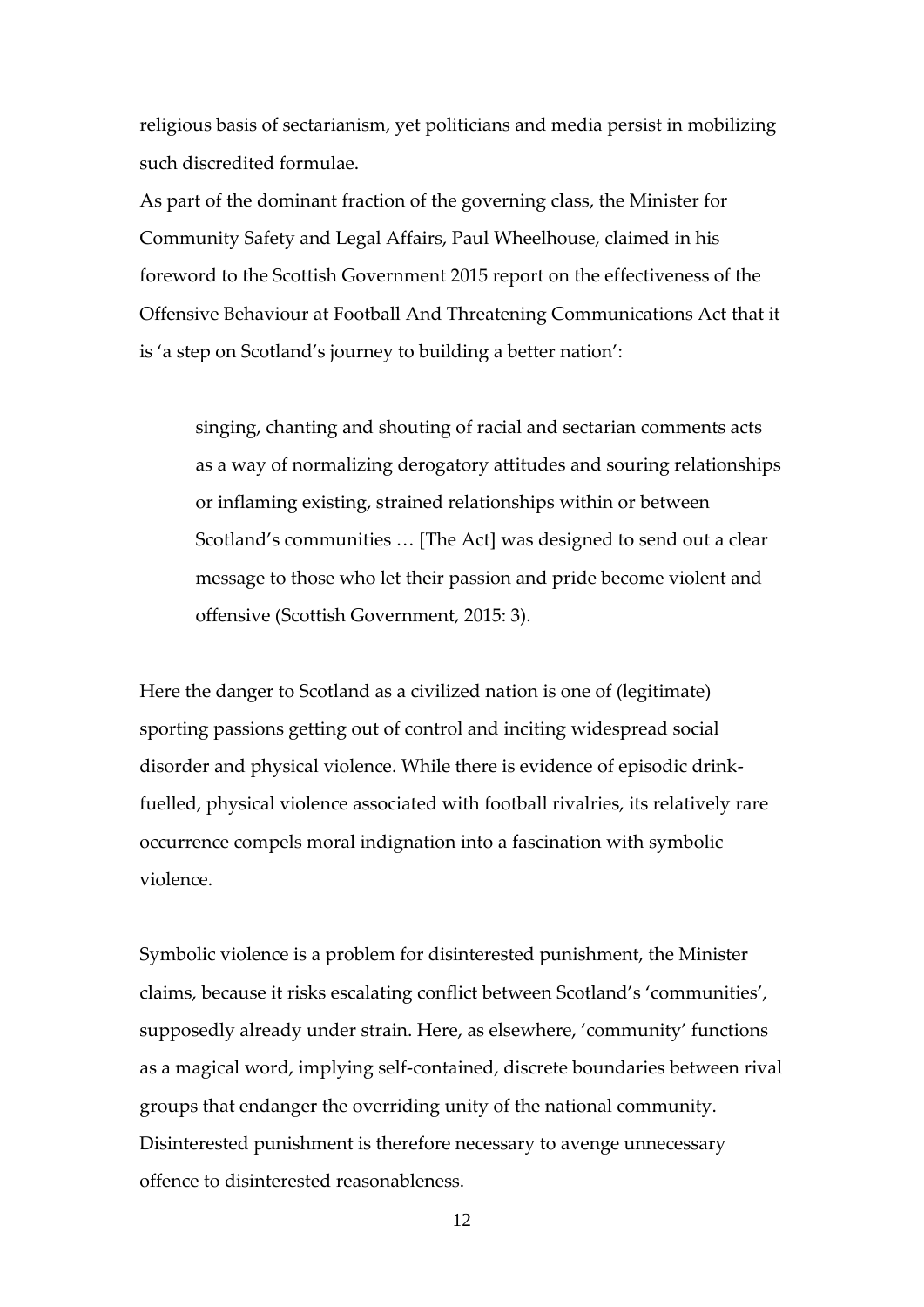Finally, moral indignation conflates racism with sectarianism in a charged semantic slippage. Since racism is officially illegitimate, the coupling extends the elastic semantics of sectarianism. This includes outlawing symbolic support for 'terrorists' and political anti-state violence, which has no necessary relationship to racism. A further claim is made for the transvaluation of values that turns punishment into reform. Here it is claimed that the Act has had a 'positive impact' and made 'real improvements', even though the academic evaluation of the effectiveness of the Act was much more circumspect and noted the difficulty of disentangling secular trends towards self-restraint from any specific improvement arising from the implementation of the legislation.

Sectarianism therefore becomes an all-encompassing term that includes any political, religious or cultural symbols or conduct that may be found offensive from the point of view of disinterested, self-restrained servants of the public. Academics share the moral indignation of governmental authority, indeed praise it where it furthers the needs of scholarship. As one governmentfunded study argued, a clear need was identified for 'nuanced scholarship that assists the Scottish Government ambitions of eradicating sectarianism in Scottish society. We note also the positive benefits of the recent Scottish Government programme of publicly-funded research' (Goodall, et al, 2015: 302).

Without increased public discourse around sectarianism academics warn that the negative impact on individuals 'may be more severe' (Goodall, et al: 2015: 299). Public policy and criminal justice approaches to sectarianism need to be 'informed by an accurate understanding of the attitudes of the Scottish public as a whole, as well as those of key sub-sections of society' (Ormston, et al,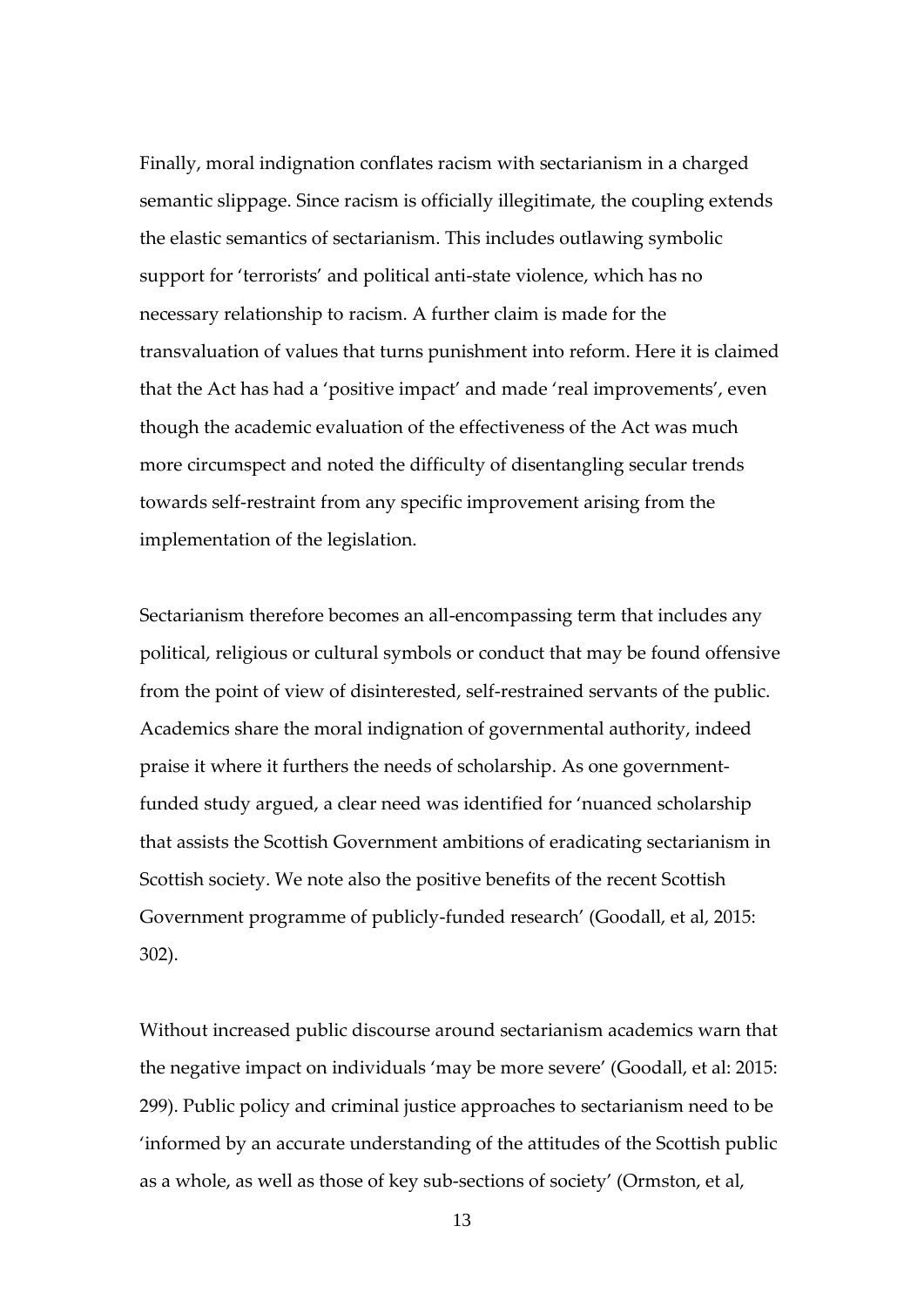2015: 268). Similarly, and despite the paltry evidence of sectarian practices beyond low-level disruptive and derogatory conduct, a leading expert on sectarianism mobilises the *ressentiment* conviction that there needs to be 'a sea-change in attitudes on what is and what is not acceptable in everyday Scottish life' (Rosie, 2015: 334). In such cases, the normative stipulations of disinterested academic research run the risk of functioning as an echo chamber to legitimate political and media demands for a civilizing offensive.

A further example of moral indignation emerges from the restrained discursive style adopted by the Scottish Government's Advisory Group of academic experts. Sectarianism is defined by the government experts in the catch-all terms of religion, nationalism, politics and football:

Sectarianism in Scotland is a complex of perceptions, attitudes, beliefs, actions and structures, at personal and communal levels, which originate in religious difference and can involve *a negative mixing of religion with politics, sporting allegiance and national identifications*. It arises from a *distorted expression* of identity and belonging. It is expressed in *destructive patterns of relating* which segregate, exclude, discriminate against or are violent towards a specified religious other with significant personal and social consequences. (Advisory Group, 2013: 3.9, emphasis added)

For disinterested nomination sectarianism is the 'distorted' and 'destructive' expression of hostile relations in a violent segregation of 'them' and 'us'. This cannot be reduced to anti-Catholic or anti-Irish discrimination alone since the Catholic or Irish 'us' may feel 'destructive' enmity to the Protestant or British 'them'. By enshrining an equality of group prejudice each side is able to claim to be victims of sectarianism in the face of real or imagined humiliation by an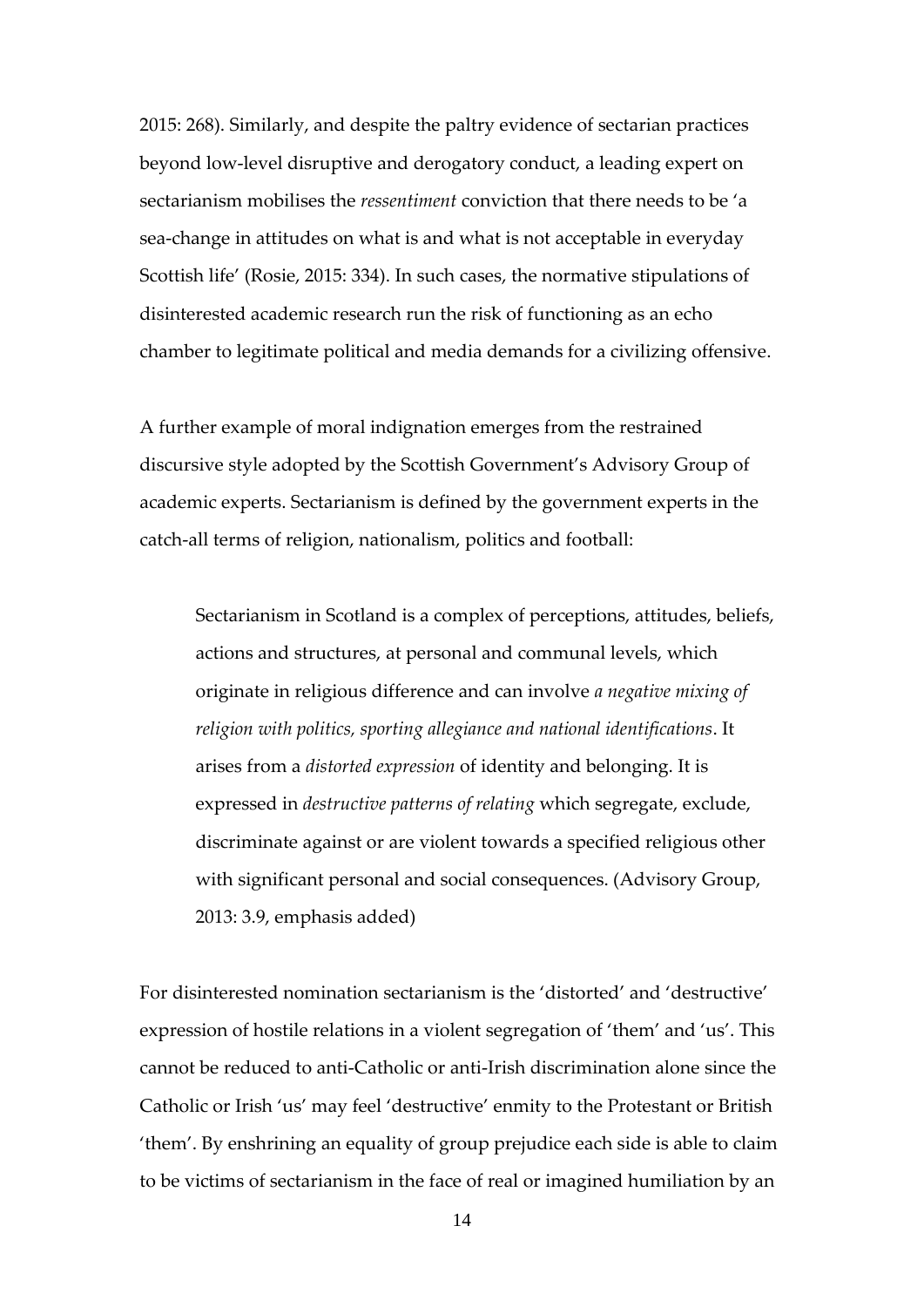apparently more privileged outsider group. In the process, power imbalances are overlooked. For instance, despite an extremely unequal public presence of Loyalist marches (773) compared to Republican ones (41) in 2012 (Hamilton-Smith et al, 2015: 310), both were seen as problems of equal magnitude and lumped together under the common nomination 'sectarian'. Research also reports a higher, though not by a great deal, incidence of perceived anti-Catholic prejudice and discrimination than anti-Protestant prejudice in Scotland (Ormston, et al, 2015).

Such prejudice as exists tends to register as a more general cultural feeling than taking a more concrete form like employment discrimination or harassment. A spectrum of sectarian attitudes can be plotted on both sides of the divide from 'hard-bitter' to 'soft-banter' on an ascending scale of prejudice, bigotry and hatred, making the classification of behavior as sectarian dependent on the context of communication regardless of historical and ideological content. Therefore, despite its historical roots in anti-Irish Catholic hostility and discrimination, sectarianism in this definition persists in Scotland as an equality of group hatred requiring disinterested punishment. No distinction need be made between the historically formed position of a formerly dominated outsider group and a formerly dominant established group. Disinterested experts appear indifferent to the ideological meaning of symbols, only that they give illegitimate offence to the national habitus.

## **The uses of sectarianism**

A governmental nexus of legitimate nomination and classification imposes moral indignation and disinterested reform and punishment on devalued 'sectarian' symbols and subjects. Illegitimate physical and symbolic violence are bundled together by governmental authorities as part of what has been termed a civilising offensive. The idea of a civilising *offensive* is indebted to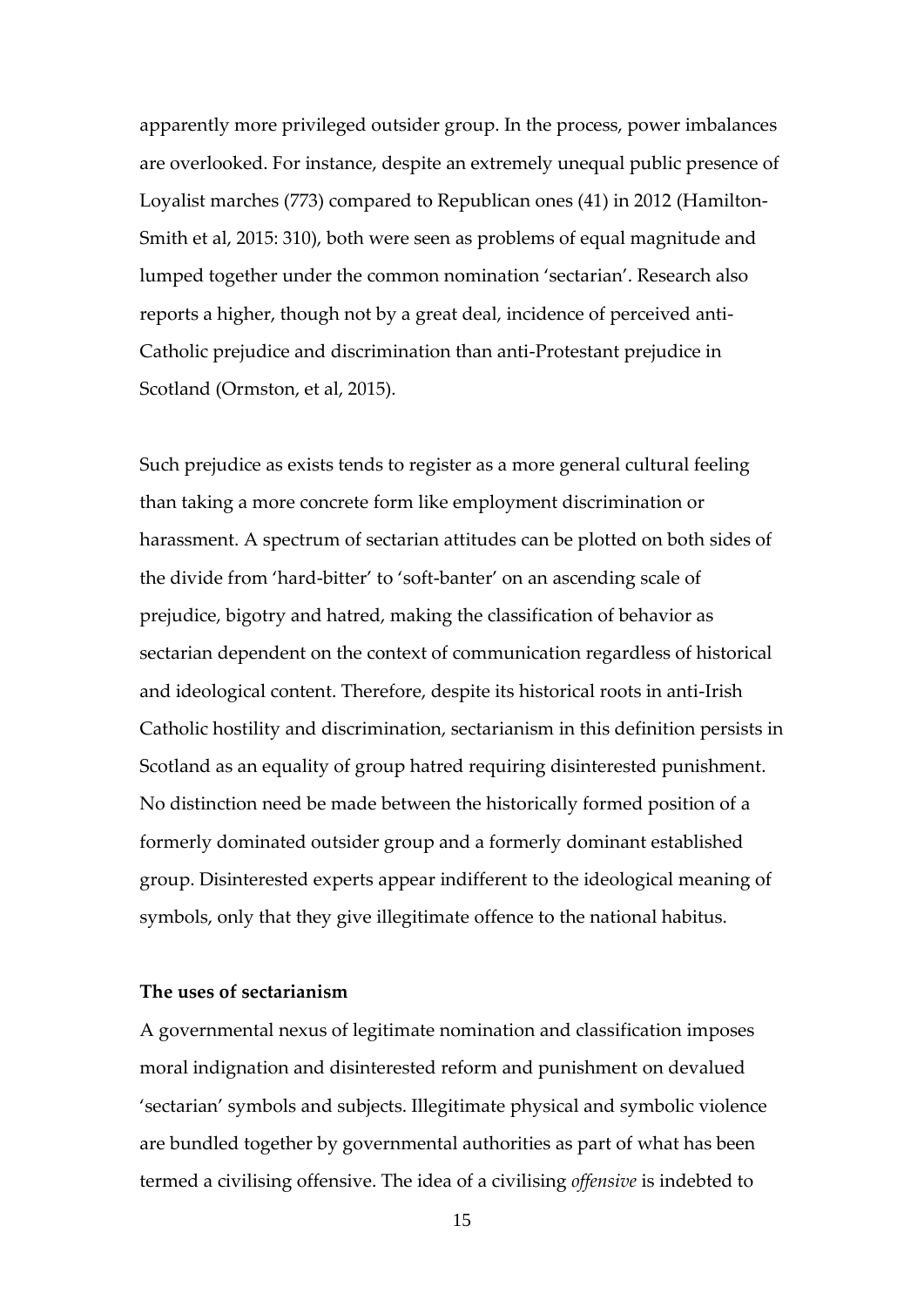Norbert Elias' (2012) theory of civilising *processes*. As public space is pacified by the state monopoly of violence and taxation, personal and inter-personal life becomes more interdependent, less violent, more restrained and predictable within an unplanned and *long-term* process. With the loosening obligations of family and occupational bonds group relations increasingly take on the character of voluntary forms of association rather than an inescapable fate. This gives rise to a more self-conscious, less emotionallycharged and less spontaneous form of social habitus.

The conceptual development of a civilising offensive was shaped initially by Dutch sociologists to refer to self-conscious, planned and short-term reforms that aim to improve what powerful groups see as 'barbaric practices' of lower classes (Powell, 2013). As Kitty Verrips (1987: 3) put it:

The term 'civilizing offensive' is used by Dutch sociologists and historians to refer to a wide range of phenomena, from nineteenthcentury bourgeois efforts to elevate the lower classes out of their poverty and ignorance and convince them of the importance of domesticity and a life of virtue, to the oppression of popular culture in early modern times and, in general, 'the attack on behaviour presumed to be immoral or uncivilized'.

Civilising offensives are closely related to the *ressentiment* attitude produced by the unrelieved tensions of middle class restraint. In his survey of the concept, Ryan Powell (2013) argues that civilizing offensives seem to succeed in modifying group conduct and perceptions when they are pushing at an open door, that is when they function as part of a process where the pattern of relations are already moving in the desired direction, which the civilising offensive merely makes more explicit and intelligible.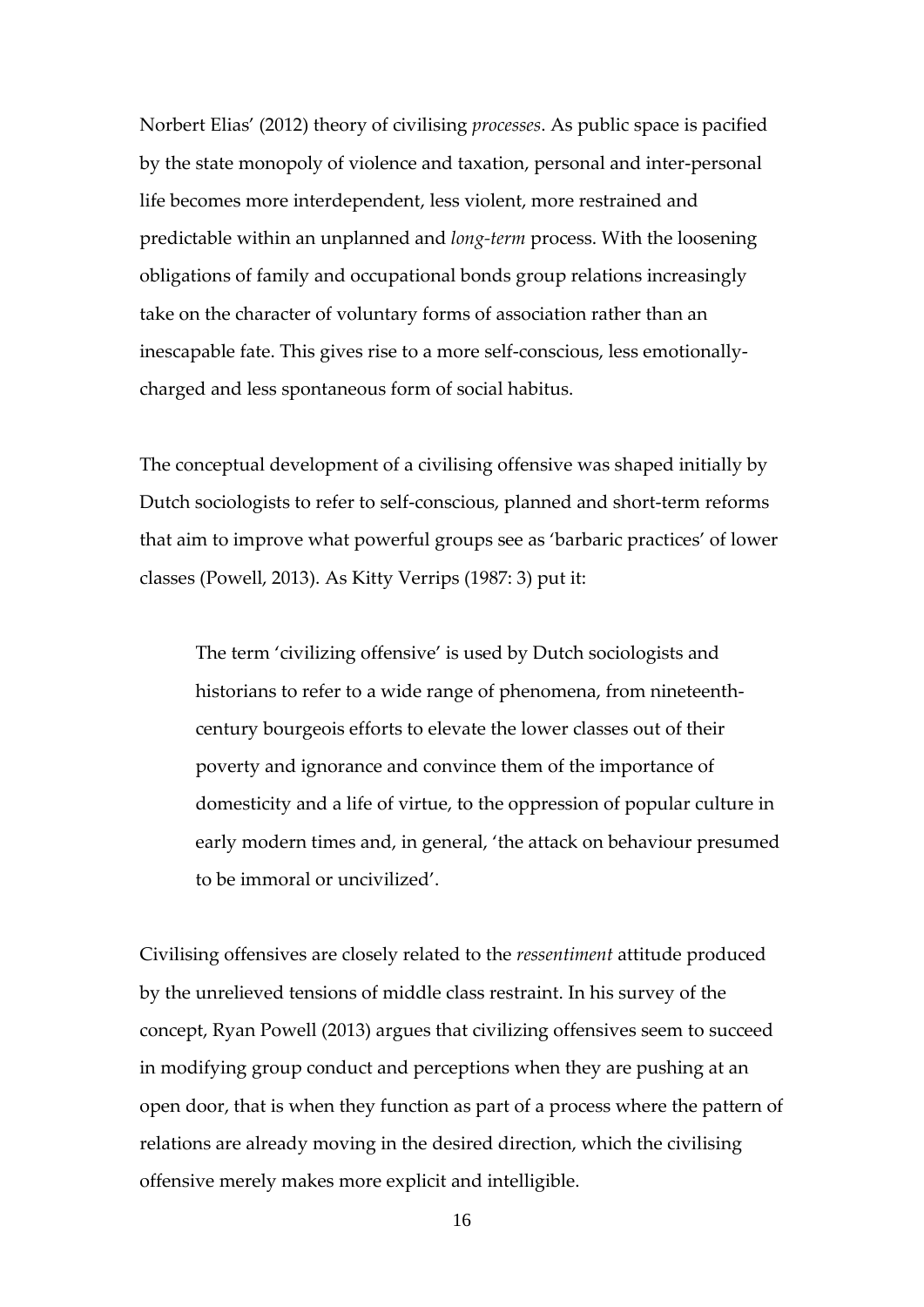With increasingly non-violent social relations and increased pressures of selfrestraint *ressentiment* is also able to fester over protracted periods of time as the unreason of reasonable people. *Ressentiment* fears of sectarian violence demand recourse to the disinterested punishment of football supporters in a context where rates of non-sexual violent crime fell to their lowest level for 40 years (Scottish Government, 2015b: 19). Violent crime rates in Scotland had been increasing for a long period from the 1970s to 1980s, plateaued during the 1990s, before entering a downward trend in the early 2000s, since when it decreased sharply by around 60%. Little of the remaining violence in society is classified as sectarian, despite the semantic elasticity of the term and the perpetual cycle of media publicity, political campaigns and supportive scholarship. In the Scottish Crime and Justice Survey of 2012/13 (Scottish Government, 2014: 68), of the intimidation and harassment reported by respondents less than 5 percent was said to be motivated by 'sectarianism', and even fewer were worried about the threat of sectarianism compared to the chances of random assault or gang-related violence.

It appears that as the real risk of physical violence declines, sensitivity increases towards other, more symbolic 'crimes' requiring the disinterested punishment demanded by a renewed civilising offensive. In a Scottish context, Flint and Powell (2013) situate governmental attempts to curb sectarianism as a civilising offensive within the wider context of the 'civilising' of football spectatorship in the UK in order to address perceived crises of incivility and urban disorder within disorderly public spaces. Largely symbolic rivalries of football offer a convenient displacement activity to legitimate governmental civilizing offensives (Waiton, 2013). Civilising offensives open with moral panics shaped by a governmental media offensive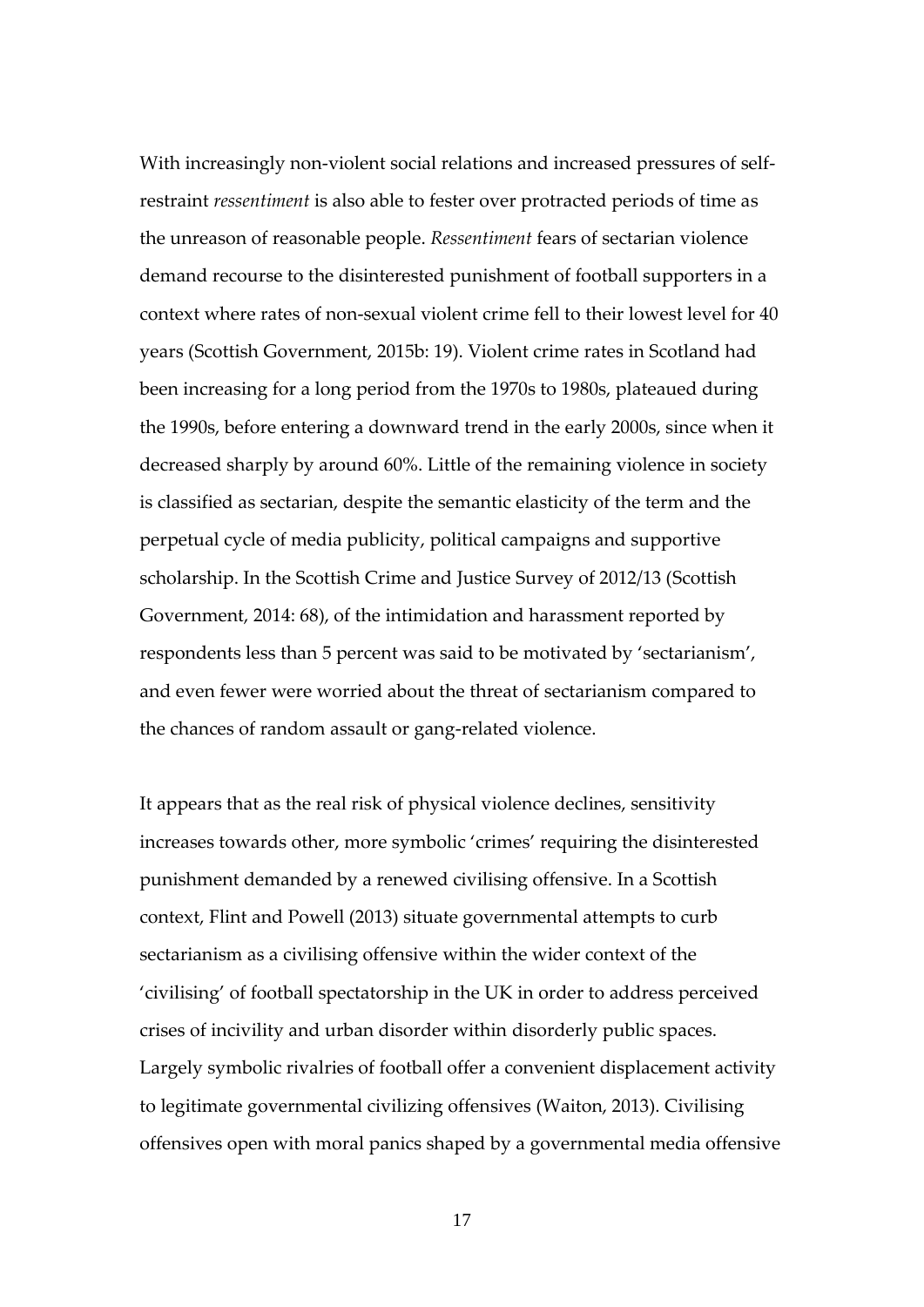to shift illegitimate violence, physical and symbolic, behind the scenes of social life.

Public alarm over sectarianism, insofar as it is uncovered by social attitude surveys, responds to journalistic coverage of and political comment on football rivalry rather than a simple reflection of pre-existing structural or institutional processes. Football is therefore typically seen as the main source of sectarianism, especially among younger people, with Orange Order marches a distant second as a contributing factor. Moreover, survey respondents who perceive sectarianism to be widespread put its causes down to a broader range of factors than football alone, including social media and the politics of Ireland (Ormston et al, 2015: 281-4).

Football affiliations crystallize long-run historical processes in Scotland, particularly the rivalry between the Glasgow clubs, Celtic and Rangers. One team, Celtic, is associated with a historically suspect, outsider minority religion, Roman Catholicism, and a despised foreign nationality, Irish. Glasgow Rangers, on the other hand, for a long time represented the establishment group in Scotland. As a symbol of Protestantism and Scottish Unionism Rangers refused to employ Roman Catholics, a sectarian practice that was abandoned in the 1980s. Celtic traditionally signed players of all denominations. From the 1890s, middle class directors of the club pursued sporting success at all costs. Modernizers put the club on a professional basis and established a profit-driven, private limited company, something that traditionalists saw as a betrayal of Celtic's founding community-based, charitable ideals. Modernization of the club also enabled middle class leaders of the Irish Catholic community to integrate into the wider sports, legal and business establishment in Scotland, even as they remained committed to a distinctive Glasgow Irish politics (McCallum, 2013).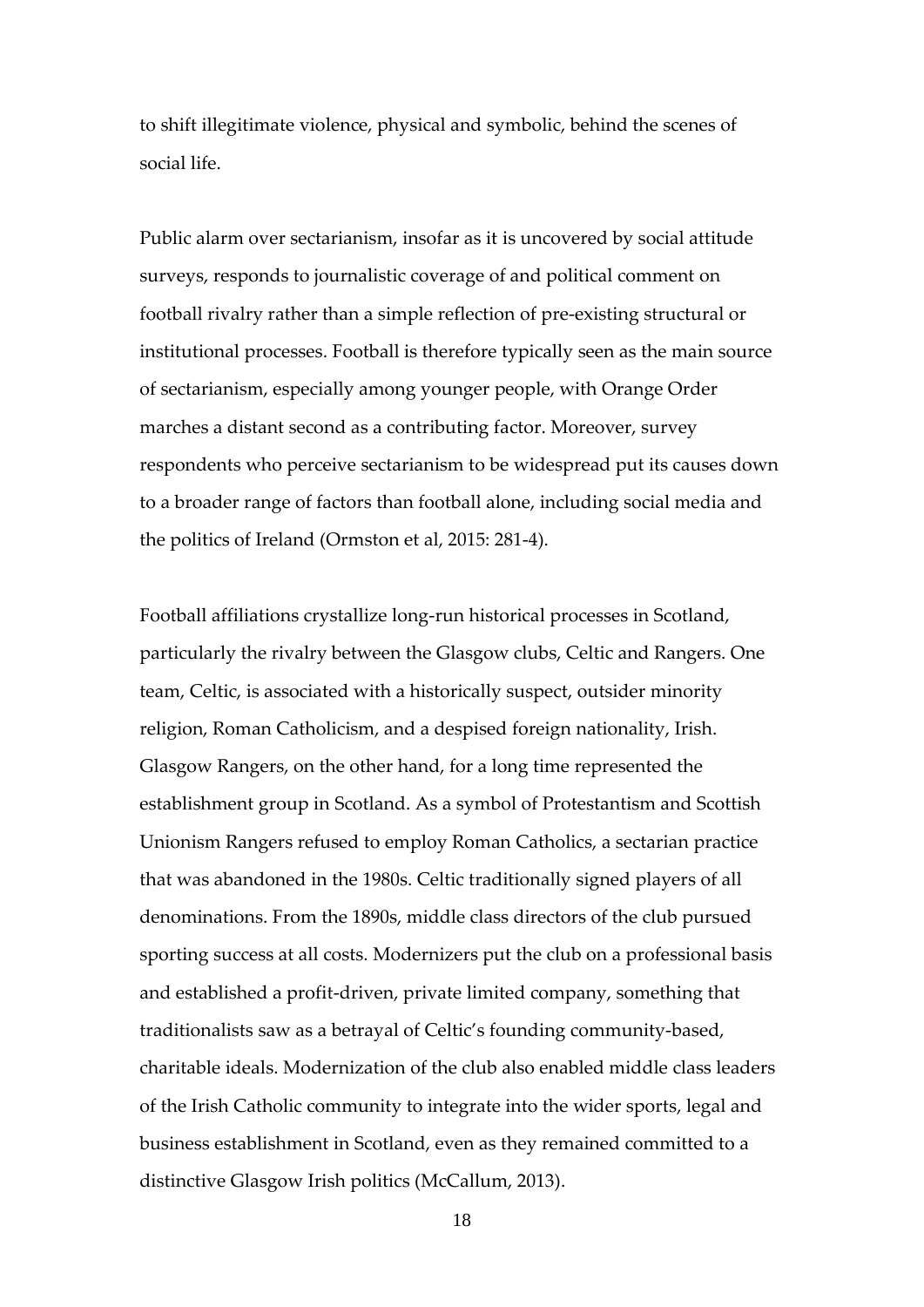'Sectarianism' became a public order matter limited to and given expression by football tribalism. Yet the tensions excited by intense club rivalries provide football with its specific function as a temporary rupture with the mundane routines and constraints of daily life. Elias and Dunning (2008) describe public rehearsals of symbolic rivalries and the oscillating tension-balance of football as a 'controlled de-controlling of emotions'. Football has a cathartic effect that permits under controlled conditions what the dull routines of everyday life forbid.

Moral indignation over football hostilities is merely one aspect of a broader governmental-media civilising offensive to legitimate welfare and criminal justice policies in the UK, with particular symbolic and material denigration reserved for sections of the dispossessed working class under conditions of urban marginality (Rodger, 2008). Media representations of poverty in Scotland wed neighbourhood decay and poor cultural taste to bestial gangs, knife crime and territorial violence in disdainful discourses about 'Neds' and urban working class areas in contrast to the civilized national habitus routinely affirmed by all reasonable people (Law and Mooney, 2011).

As such, the civilising offensive follows a general pattern of media escalation and de-intensification over time. Before the 1990s newspaper reports about 'Neds' were almost non-existent and only began to increase in frequency after 1999, spiked in the early 2000s, followed by a rather erratic decline, albeit without returning to its pre-1990s level (Law and Mooney, 2011: 118). 'Sectarianism' shares a similar pattern of media escalation and deintensification. In his analysis of major national newspaper titles in Scotland, Waiton (2016) demonstrates that there was a gradual but limited increase in the frequency of the use of the term 'sectarianism' during the 1990s, from an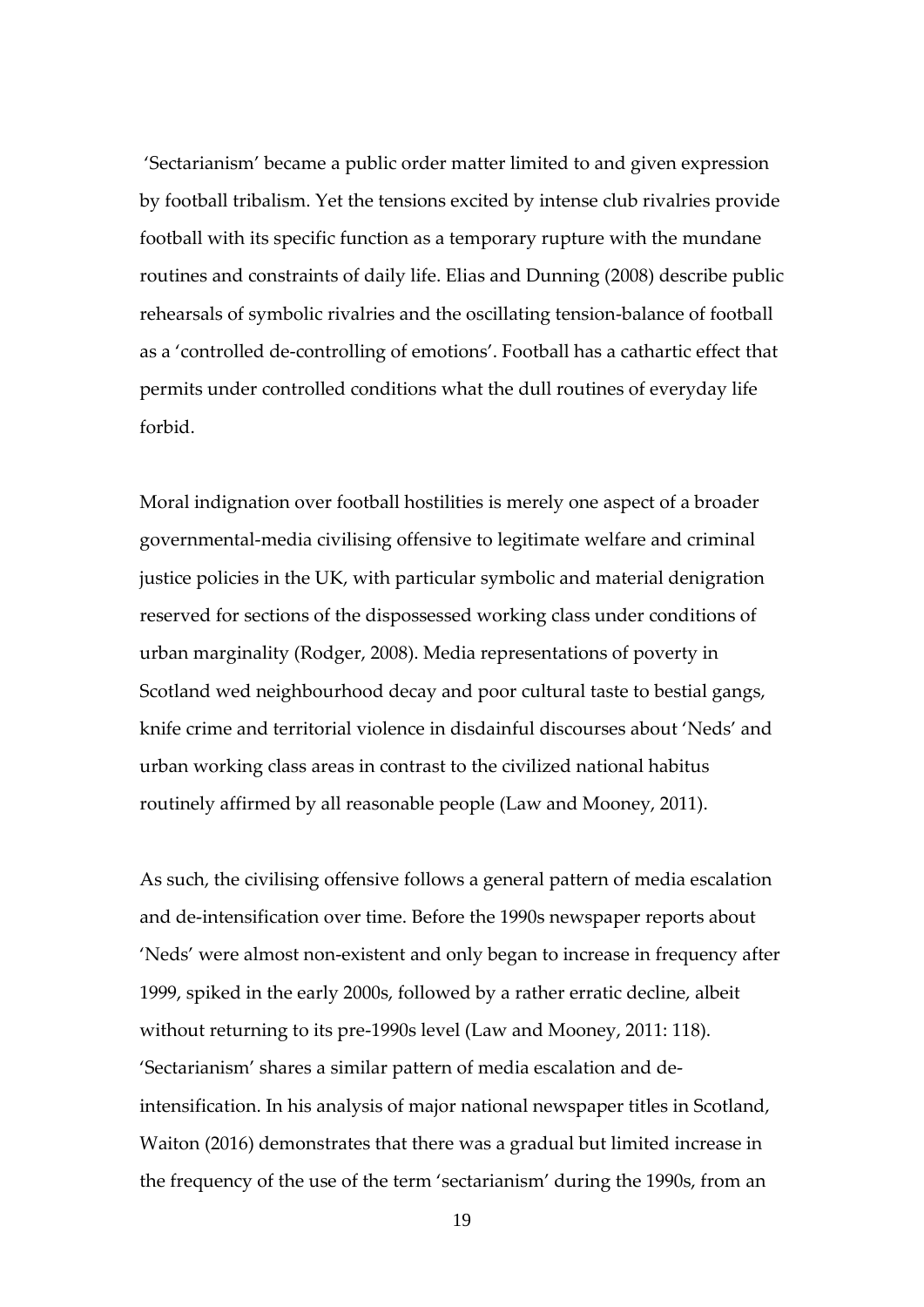almost complete absence in 1992, peaking ten years later with the public debate about 'Scotland's shame' (almost 300 references to sectarianism), falling away again by 2009, before re-emerging with a vengeance as a heightened national discourse in 2011 (350 references).

With the cyclical emergence of sectarianism as simultaneously a media, legal and political narrative, fears of an urban underclass of gangs and Neds were overlaid with the resurrection of another time-honoured bogeyman: the fear of wider quasi-religious conflict between Protestants and Catholics in Scotland. Yet much research demonstrates a weak or non-existent relationship between religious belief and structural discrimination in Scotland. Moreover, religious observance and church attendance are in terminal decline. Data show that young people are less and less religious than previous generations, resulting in a calamitous decline in Church of Scotland attendance since 1999 from 35% to 18% (2013) – 'nothing short of a collapse amongst all but the oldest category' (Rosie, 2015: 338).

Despite the chasm between religious practice and sectarian relationships they continue to be treated as synonymous or inter-related categories that rise and fall together. Religion is now often seen as a matter of the private beliefs of individuals rather than a shared ethos structuring an entire way of life for the community. Protestantism had of course been central to the development of the national habitus in Scotland – from the Protestant Unionism of the Reformation in 1560, the Union of the Crowns of 1603, and the Union of Parliaments if 1707. While the process of British state formation preserved the position of the Kirk, since the 1970s the established power advantage conferred by Protestant Unionism has dissolved in the acid of a specifically secular Scottish national habitus.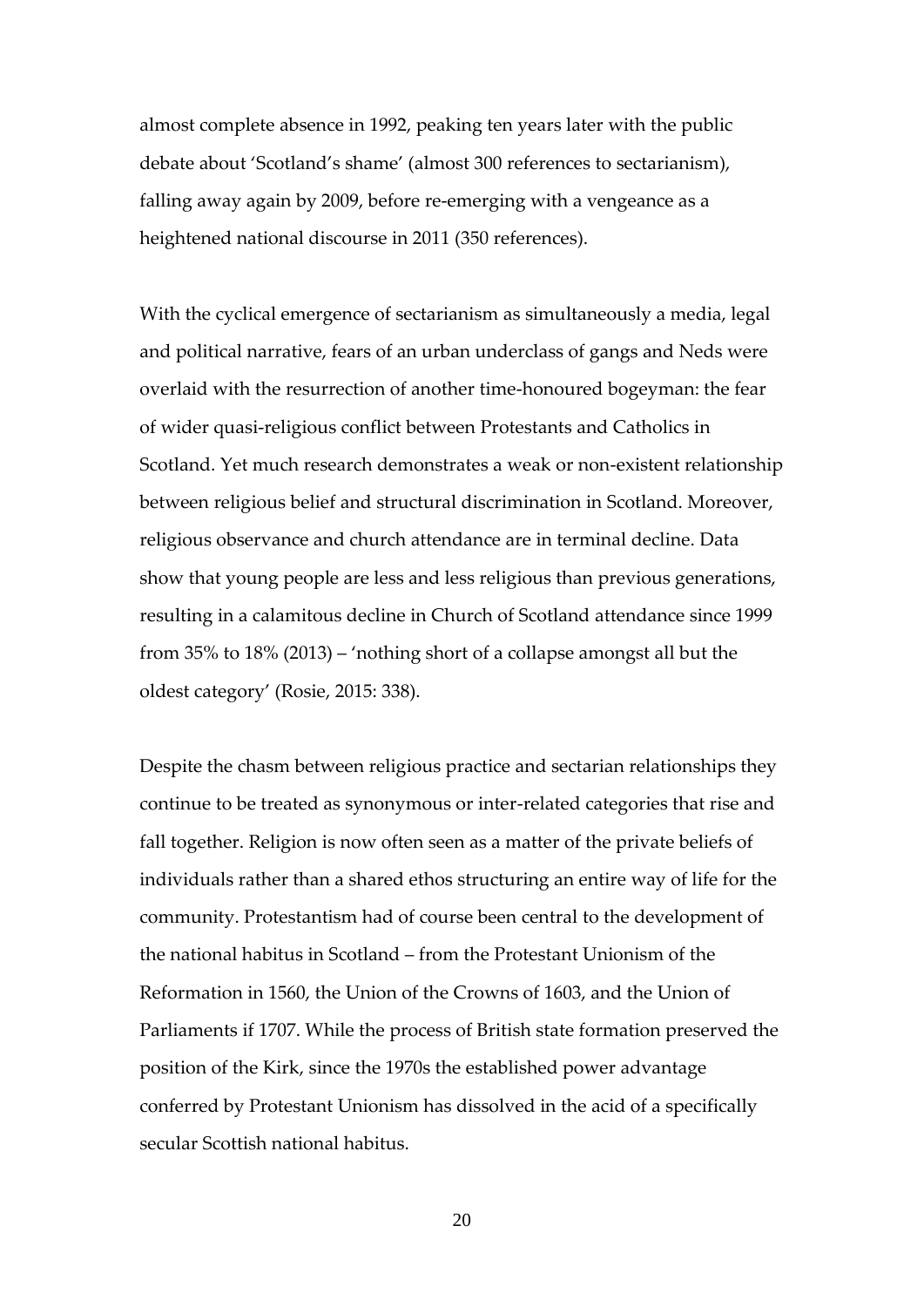Traditionally, sectarianism referred to exclusionary relations between relatively coherent social groups defined by religion and ethnicity (Weber, 1946). Such dense moral cohesion of self-regulating sectarian groups no longer characterises contemporary Scotland. More than 80 percent of Catholics claim one or more close Protestant friends while 76 percent of Protestants claim close Catholic friends. Only a tiny percent from each category do not know anyone from the other group (Ormston, et al, 2015: 279- 80). Social proximity also results in a stronger perception among non-Catholics that Catholics are more likely to experience direct forms of discrimination. The material and moral universe that once gave meaning to sectarianism as a practice to maintain group 'purity' against outsider contamination has all but disappeared in Scotland. Long-run processes of secularization have weakened the moral authority of religious sects and churches as markers of group cohesion. As a result, intra-Christian religious antagonism is nowhere as virulent or widespread as it was once assumed to  $he$ 

A slow accumulation of economic, cultural and social capital prepared the conditions for the colonization of middle class professions by upwardlymobile sons and daughters of Catholic manual workers (Paterson, 2000). As Boyle (2011: 213) argues 'there is a significant body of evidence that the Irish Catholic community has enjoyed an intergenerational rise to prominence, wealth, and economic parity. In many respects, many migrants and descendents have risen to form part of a confident and assertive Irish Catholic middle-class community in Scotland'. Publicly-funded Catholic schools appear to have played a key role in mitigating occupational exclusion, particularly since the 1960s as employment in Scotland increasingly relied on credentials rather than less formal familial or associational structures. The social alchemy of turning socio-economic dispossession into one of cultural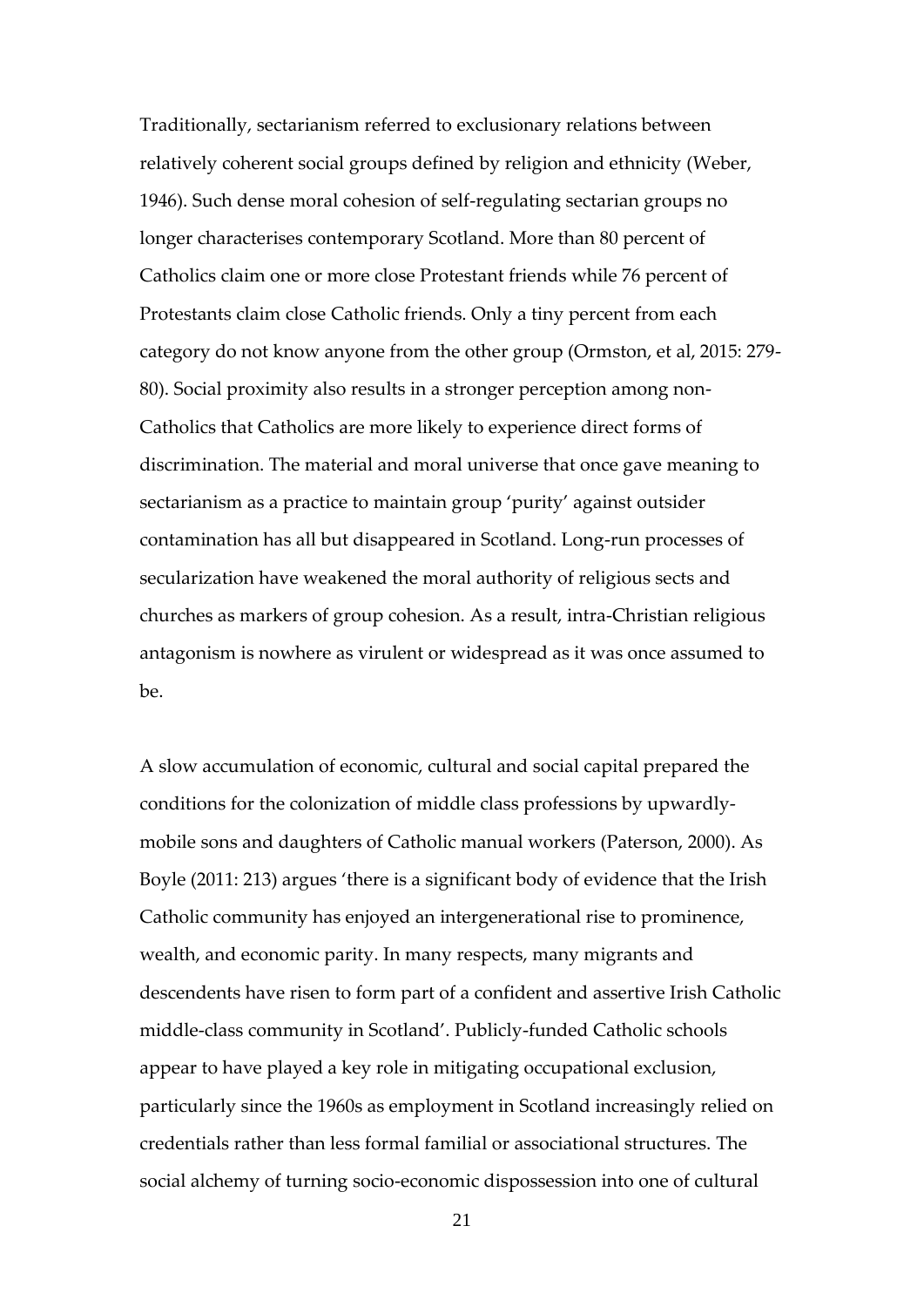possession is ambiguously experienced as one of social integration and group difference within the national habitus.

While much of the research on life chances for Catholics show that Scotland has become increasingly meritocratic over the past half century, they are still more likely than their Protestant counterparts to live in deprived areas, to rent their homes, to suffer poorer health, to be the victims of crime, and to experience imprisonment, and exhibit significantly lower than average mental and physical wellbeing. Around 60% of Roman Catholics live in Glasgow and Clyde valley area, which also contains 70% of the 15% most deprived areas in Scotland. Partly, this is explicable in terms of the legacy of the historic multiple disadvantages and discrimination towards Irish Catholic descendants from nineteenth century waves of immigration to the erosion of the industrial base and the rise of the welfare state after 1945.

What this points to is a change in the power-balance between previously dominant and dominated groups in a situation of increasingly fluid group boundaries (Elias and Scotston, 2008). Roman Catholics in Scotland were viewed as a suspect community by the established Protestant group through the construction of negative images of the Roman Catholic church or the paramilitary politics of Irish republicanism, as well as all sorts of imagined barbarous group practices such as idleness, ignorance, criminality, alcoholism, promiscuity, and so on. Immigrants excluded in such ways from the we-relation of the established national group may look to the state as a survival unit for protection and shelter. In the case of Catholics in Scotland, the right to publicly-funded denominational schools was granted by the Education Act of 1918, in the process helping consolidate the we-feeling of group difference, not only as a bulwark against collective inferiority but also as a mechanism of social integration into the wider British state-society (Finn,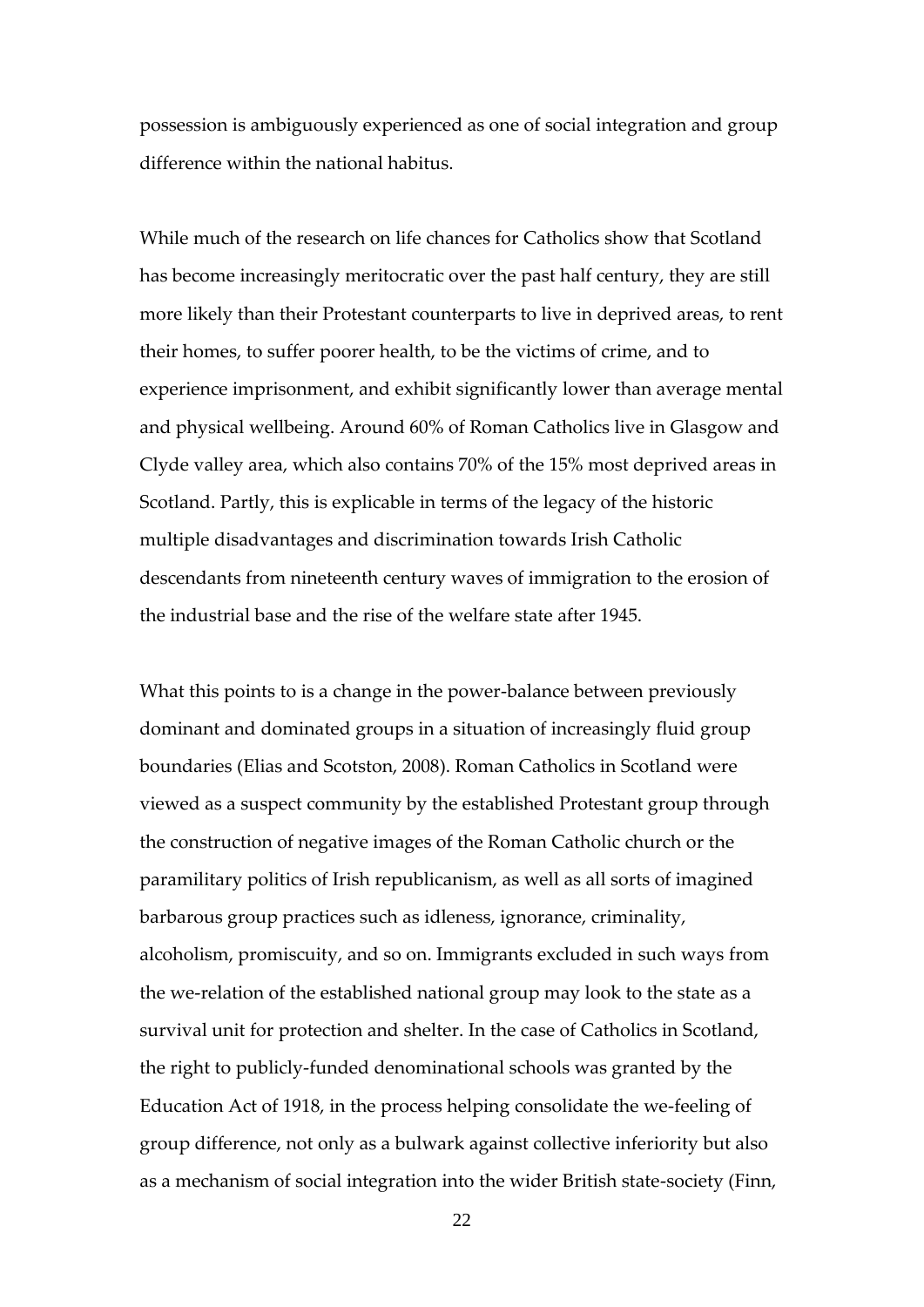2003), a process consolidated a generation later with the setting up of the welfare state.

On the other hand, the long-established social habitus of Protestant Unionism no longer maps effortlessly to the post-imperial national habitus of modern Scotland. Identifying with the trappings of an imperialist British ruling class and the Orange Order meant that even poor Protestants could feel themselves emotionally superior to Catholics in Scotland. Protestant workers may therefore have felt 'compensated in part by a sort of public and psychological wage', as W.E.B. du Bois (1992: 700) said of poor whites in the South, while Catholics were despised as social inferiors. However, the sectarian separation between established Protestants and Catholic outsiders in nineteenth and twentieth century Scotland was never as absolute, systematic or murderous as the inter-racial system in the US. The prospects for a rigid sectarian divide akin to the deadly racist divide between poor whites and poor blacks in the southern states of the US was tempered by complex social inter-dependencies and struggles for working class solidarity in the industrial centres of Scotland.

#### **Changing power balances in context**

It is insufficient to plot an ascending continuum between all forms of antagonistic established-outsider relations as the eternal underlying conditions that make mass violence possible. Instead, it is necessary to locate the power ratio between groups within the specific character of the state formation process, conditions of crisis, and the national habitus. In its most extreme forms, feelings of group humiliation, decline, and victimhood can in conditions of state crisis give rise to mass redemptive violence and fascist movements (Paxton, 2005). An essential precondition for mass violence is a thoroughgoing process of ideological compartmentalization of social, spatial, institutional and psychological group isolation and dis-identification (de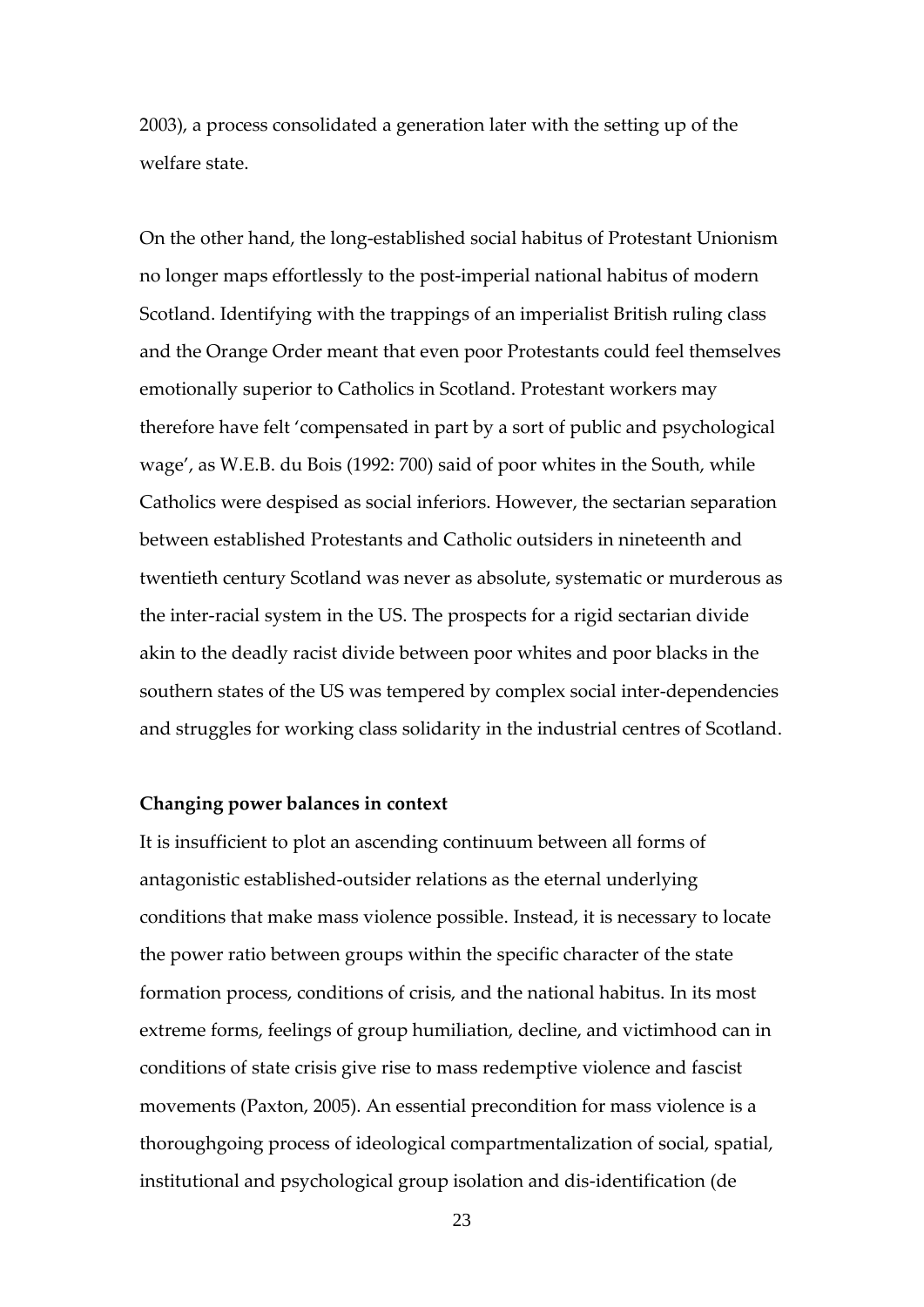Swaan, 2015). Alongside this, the state formation process plays a vital role in the escalation of violence. So while all states contain political, ethnic or religious categories that do not fit seamlessly into the dominant self-images of the nation, they only lead to mass violence in conditions where the state monopoly of violence is suspended or becomes instrumental in turning dormant identifications into deadly 'killing compartments'.

Moreover, the decivilising process depended on the permissive conditions of struggles for the state monopoly of violence. *Ressentiment* against European Jewry found its murderous expression in the Holocaust of Nazi mass killing and extermination camps only after Jews were constructed as complete outsiders defiling the purity of the national *Kultur*. In this case the dispersed means of violence of the failed Weimar state was replaced by the concentrated mobilisation of the means of violence by the Nazi state (Elias, 2013). The physical annihilation of outsider ethnic and national groups took place in particular 'enclaves of atrocity' where the target group could be isolated and concentrated and all self-restraint suspended as the killers underwent what de Swaan (2015: 125) calls 'a regression in the service of the regime'.

In the US, as Elias (2008: 215) notes, the state formation process placed significant means of violence under the control of a sub-group of the population, the white citizenry, and, except for wartime emergencies, systematically excluded another sub-group, the black citizenry, from a defensive share in the means of violence. One sub-group exercised life and death power over the other sub-group. To demonstrate the nature of the extreme power imbalance, Elias (2008) used Lee Harper's novel *To Kill A Mockingbird* as a local case study of 1930s Alabama. Although the black character Tom Robinson accused of raping a white woman, Mayella Ewell, is patently innocent the white mob is nevertheless required to kill him. In their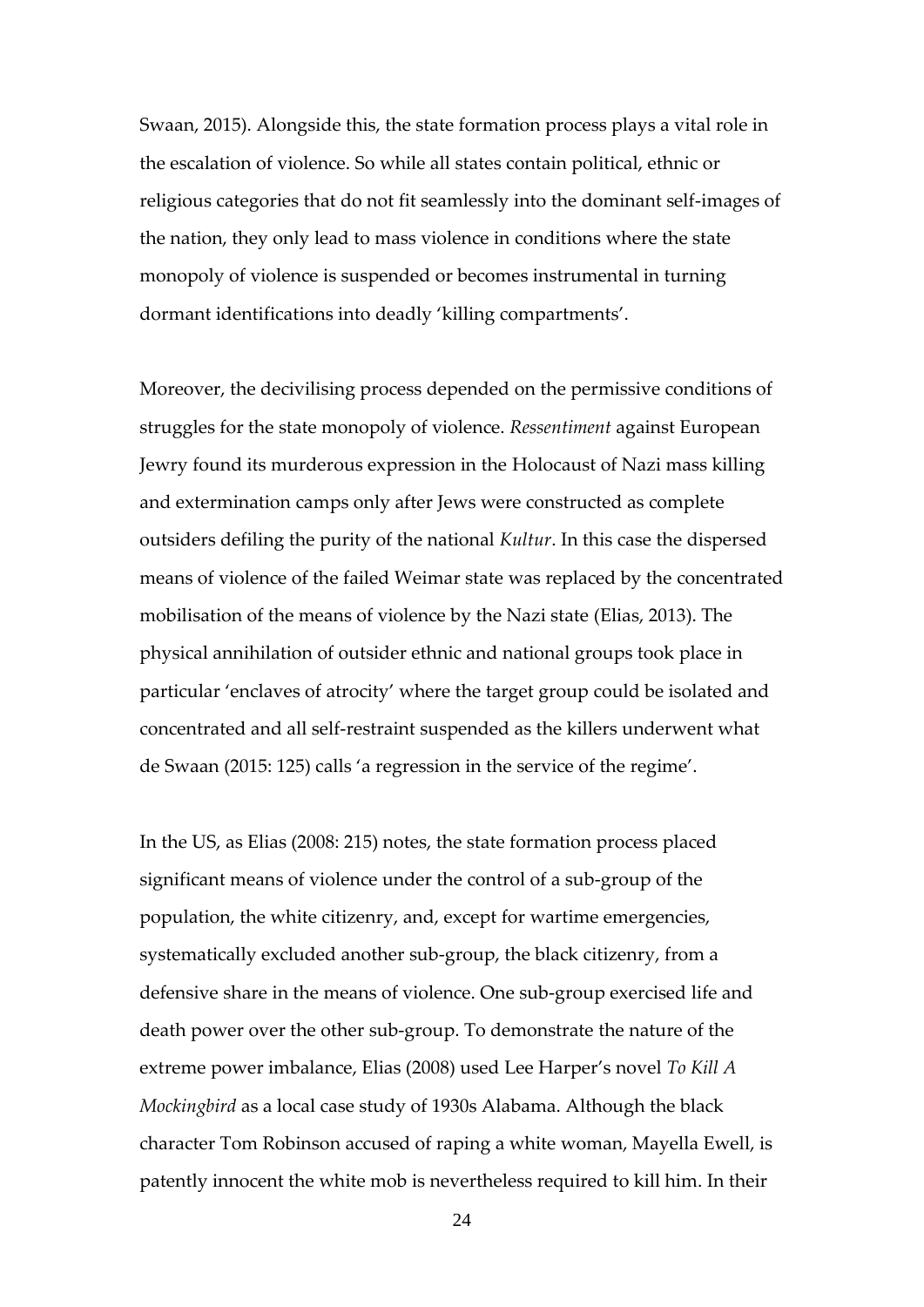eyes Robinson is guilty of symbolically offending white privilege: 'the killing of a black man suspected of a sexual crime against a white woman was closely connected o with the loss of value felt by white men if they were unable to avenge the crime, real or imagined, by killing the person whom they held responsible for the deed' (Elias, 2008: 227).

Although the Robinson family represented the highest stratum of the black community while the Ewells were at the bottom of the white community, the social distance between them loomed like an abyss into which a black man could fall at any time. There was not even a pretence that the law would evenhandedly treat as a crime the murder of a black man since that would injure the self-worth of the established group and threaten to uncover the arbitrariness of symbolic privilege.

Nor was the sectarian operation in Scotland as punitive, degrading, violent and systematic as the Penal Laws imposed on Ireland by the British state. Theodore Allen (2012) contends that the invention of 'whiteness' can be traced to the Protestant ascendency in post-1689 Ireland, a judgement already corroborated in 1792 by Edmund Burke. Burke called the systematic exclusion of Catholics from the privileges of state an 'unparalleled code of oppression … manifestly the effects of national hatred and scorn towards a conquered people' (Burke, 1792: 341). Burke was concerned that failures of British statecraft in Ireland, while subjugating the Catholic majority of the 'plebian class' under the 'exclusive power' of the Protestant minority, exercised 'daily and hourly, an insulting and vexatious superiority' in a 'state of humiliating vassalage (often inverting the nature of things and relations)' (1792: 334).

By creating a sectarian form of Protestant rule, Britain therefore deprived itself of Catholics who might become members of the Irish landowning class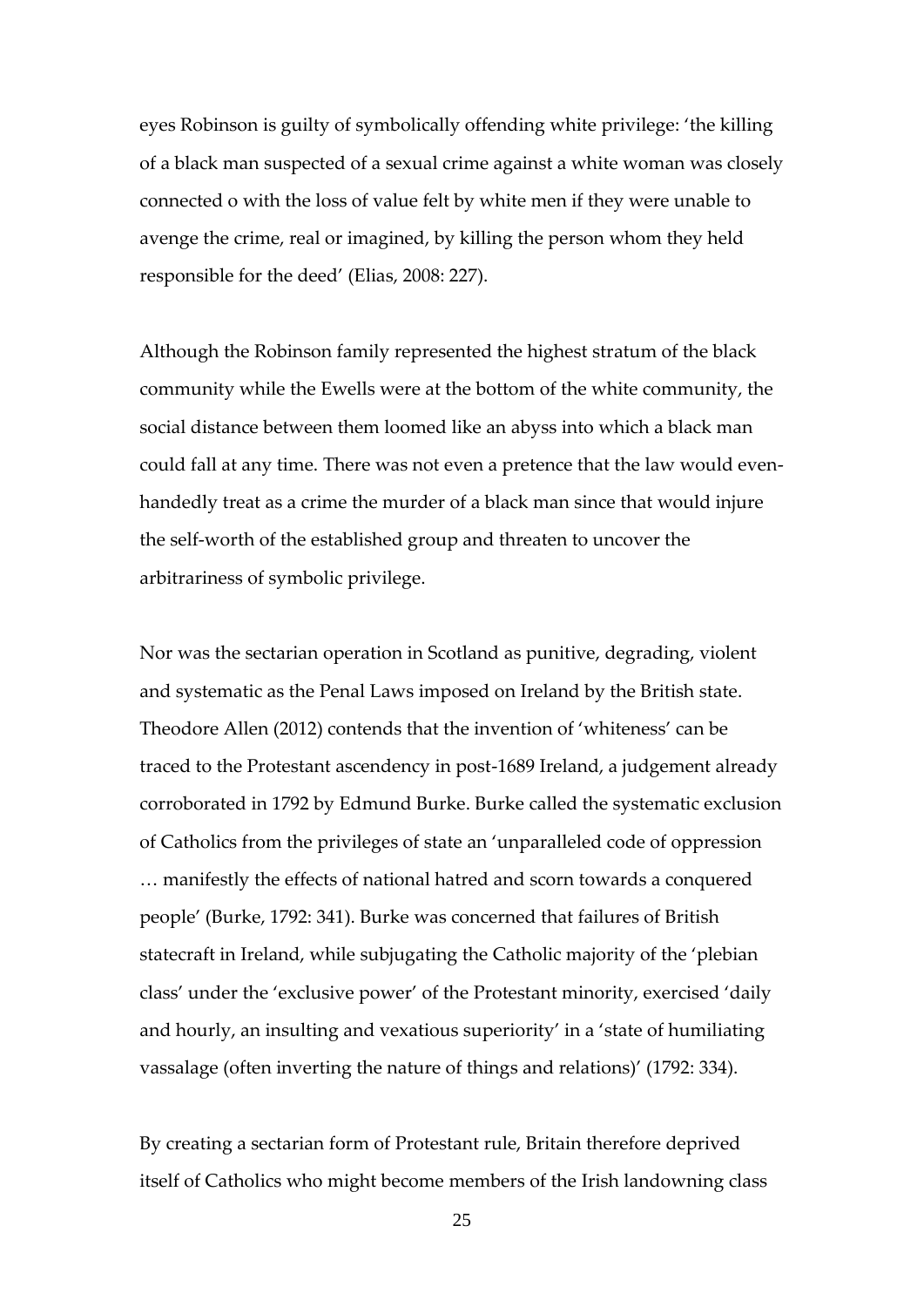and mobilise the authority of property to restrain the mass of dispossessed Catholics from violent resistance, as threatened by the Protestant-led United Irishmen. Instead, Burke (1792: 332) worried that Ireland was 'divided into two distinct bodies, without common interest, sympathy or connexion; one of which bodies was to possess *all* the franchises, *all* the property, *all* the education: The others were to be drawers of water and cutters of turf for them'. By using excessive violence over a long period to enforce Catholic oppression, Burke concluded, British rule had itself created the conditions for 'a mob' to emerge that would resist the humiliation of dispossession using violent means 'without temper, measure, or foresight'. When it finally came, the republican rebellion of 1798 was put down with savage state repression amidst civil war atrocities, while the British rulers manipulated a sectarian counter-revolution of the recently-formed Orange Order to divide Loyalist Protestants from Republican Presbyterians (Smyth, 2000).

The increased integration into a national habitus of Catholics in Scotland may be more usefully compared to the situation of the Protestant minority in the Republic of Ireland. Protestants in the twenty-six counties were transformed from a formerly powerful established group into an outsider group in the midst of the vast Catholic majority. In this case, a former outsider group became the established national group: 'To this day, in the Republic, both the minority Protestant community and the majority Catholic community are very conscious of the Protestants' former status as a powerful established group' (Mennell, et al, 2000: 76). As they exchanged positions, however, both sides absorbed attributes of the other group. Protestants became increasingly restrained about any lingering sense of moral superiority and even adopted some of the negative perceptions of the Protestant ascendancy long felt by Catholics, in part as cultural guilt for the past oppression of the majority by their ancestors.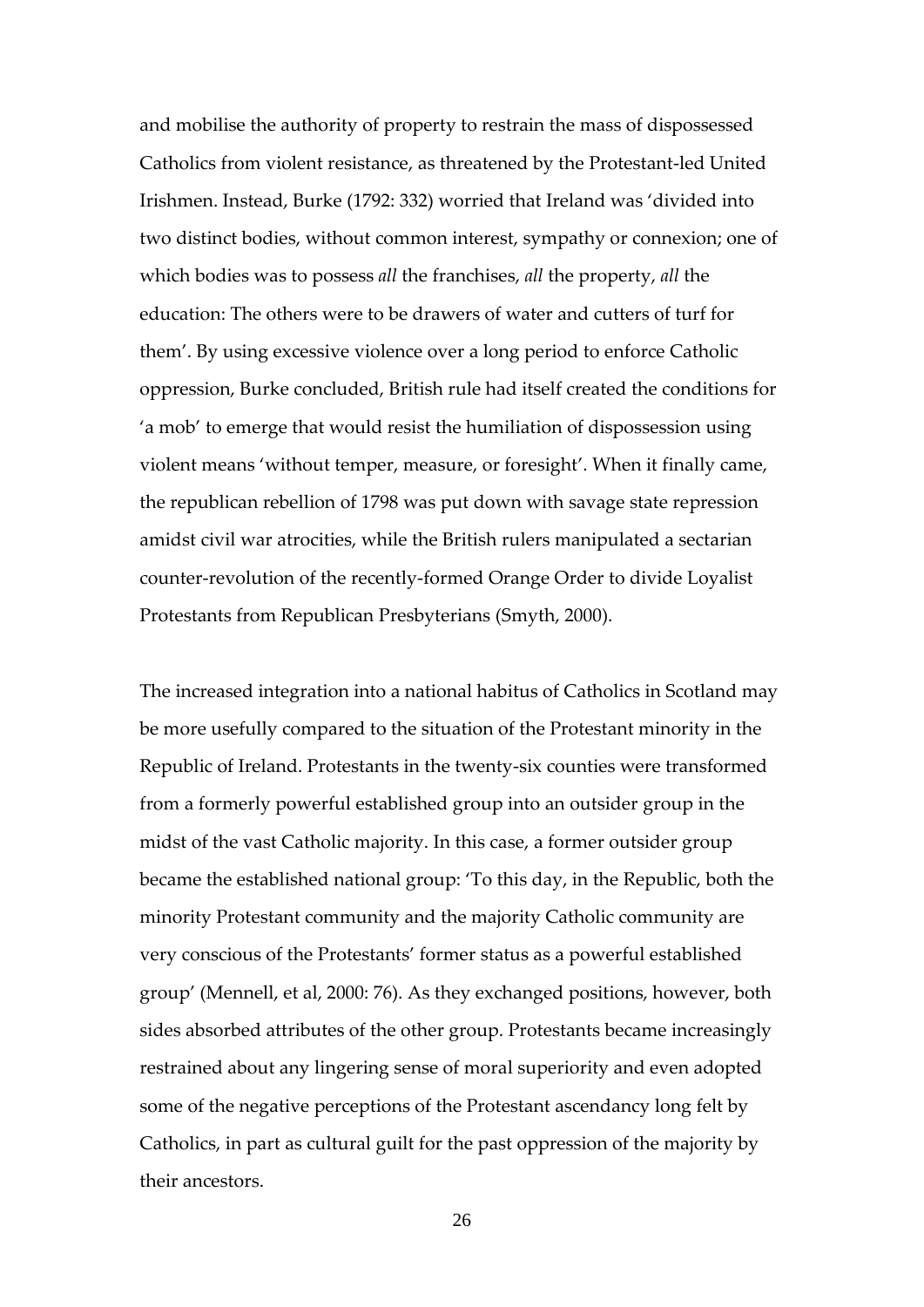While bourgeois Protestants continue to enjoy economic power they suffered a grievous loss of social and political power as outsiders to the new power elite of the Irish state. A profound sense of ambivalence is experienced by the small Protestant minority seeking a public role in a state conditioned for much of its history by the influence of the Catholic church. As Protestants decline numerically and proportionately as 'mixed marriages' become more prevalent, community reproduction through endogamy becomes increasingly difficult to sustain. On the other hand, Catholics have become far more selfcritical of their own church and cultivate some of the civilising restraints exemplified by the Protestant minority.

Clearly, the situation of the formerly dominant Protestant minority under the Irish state represents an inverse example to the formerly dominated Catholic minority in Scotland. More closer to the established-outsider relations in Scotland perhaps are the processes examined by Elias and Scotson (2008) by which two groups that resembled each other in almost all respects – white, working class, English, Christian –were nevertheless still divided into hostile groups on the arbitrary basis of how long they had lived in the area. Social images of other groups are formed by 'an optical illusion' , Elias argues:

the images which the 'established', which powerful sections of a society have of themselves and communicate to others, tends to be modelled on 'the minority of the best'; it inclines towards idealisation. The image of 'outsiders', of groups who have in relation to the established relatively little power, tends to be modelled on 'the minority of the worst', it inclines towards denigration. (Elias and Scotston, 2008: 7)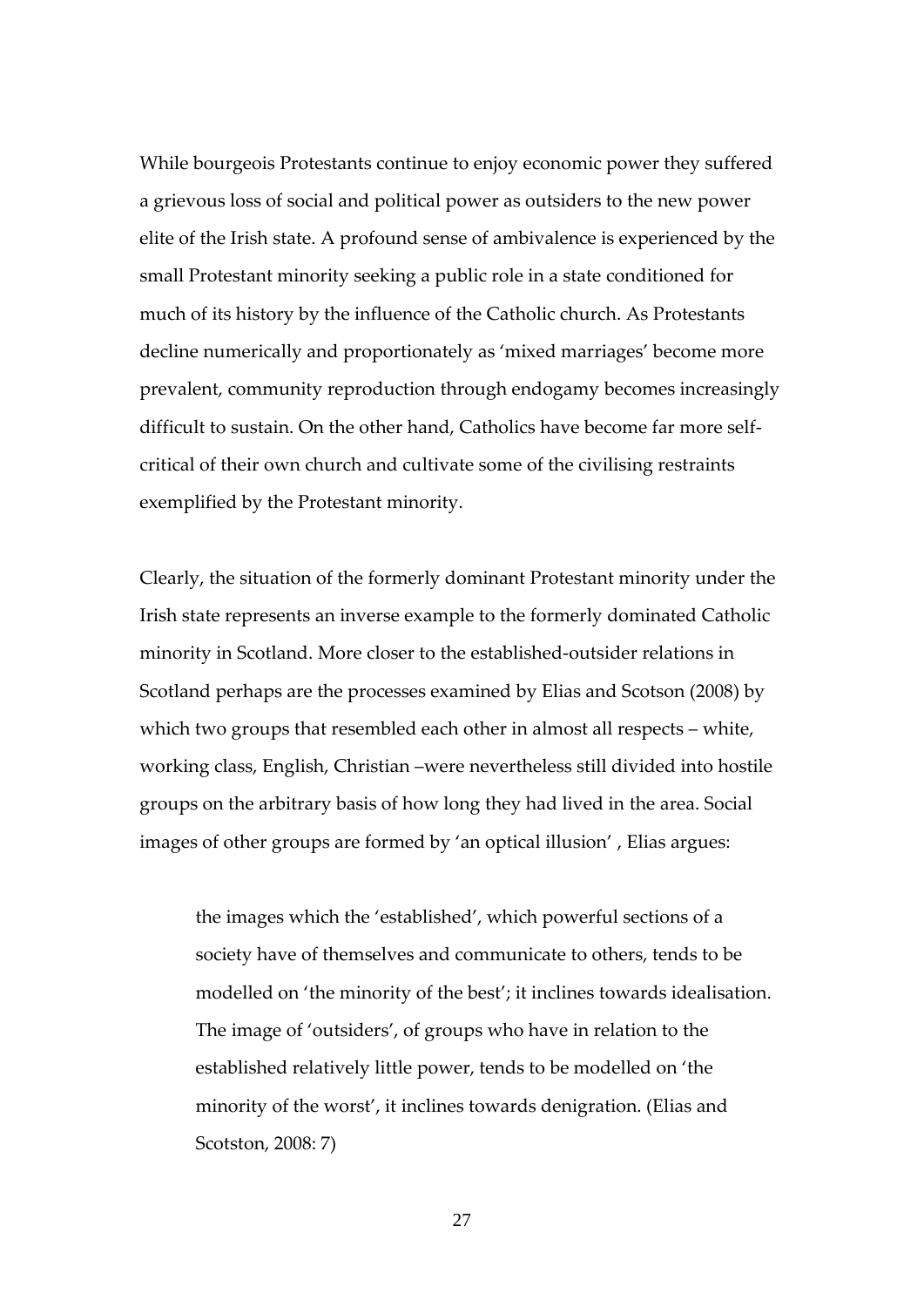A sense of superiority is defended all the more vehemently the longer it has been established as an inter-generational tradition using 'almost everywhere the same weapons, among them humiliating gossip, stigmatising beliefs about the whole group modelled on observations of its worst section, degrading code words and, as far as possible, exclusion from all chances of power' (Elias and Scotston, 2008: 158).

In the case of a long, drawn-out group decline, however, temporary triumphs and a certain continuity in collective rituals, for instance around sport, parades or religion, allow the reality of the changing power-balance to be obscured or denied, despite the dwindling social stock of the group. This is not a linear process but a dynamic and uneven one. In the long-run the personal and group habitus is reformed by uneven and independent developments of locality, work, religion, family, education, politics, and nation. In such ways irrational bigotry has been compelled to recognise and trail the emerging but obdurate realities of modern Scottish society. Fantasy we-images – expressed as triumphalist chants by Rangers fans in the manner of 'We are the People' and 'Simply the Best' – merely heighten the seething but temporary resentments of football rivalries.

On the other hand, the *ressentiment* expressed by official moral indignation for disinterested punishment is functionally reproduced by the established professional middle class in Scotland. Not only the fans but the club itself misrecognises its own changed position in the cultural field as a dominated institution, as when club resentments led to the banning of a BBC journalist for alleged biased reporting, inviting a boycott of the club's ground in retaliation by the BBC, a more dominant institution. On the other hand, the declining institutional power of newspapers in west central Scotland finds it more difficult to protect the professional autonomy of journalists. In early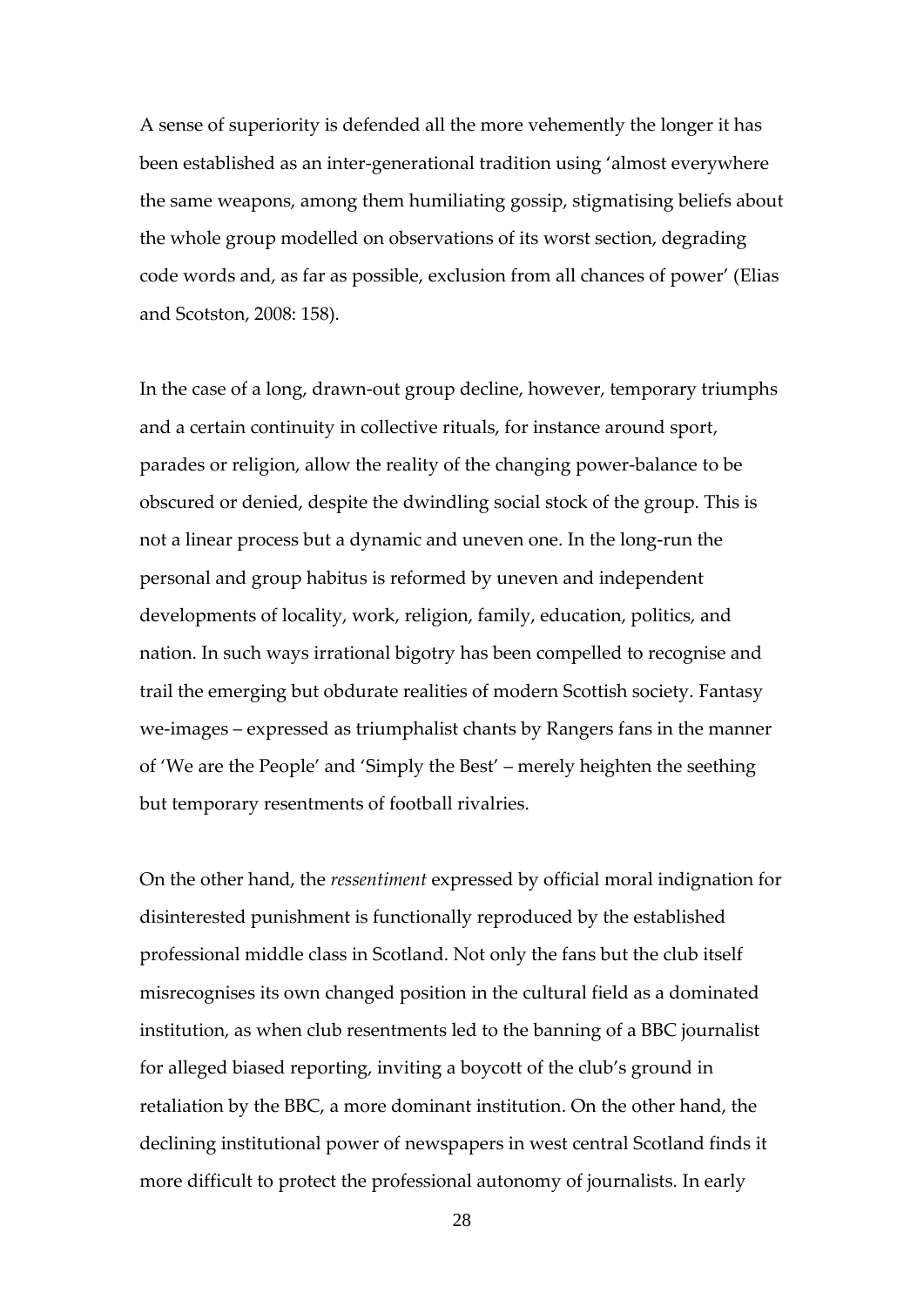2016, the respected journalist Graham Spiers resigned from *The Herald* while columnist Angela Haggerty was fired from the *Sunday Herald* after the club complained to the newspaper management about the legality of reports of continuing bigotry among Rangers fans. Supported by the National Union of Journalists Haggerty was reinstated weeks later. Haggerty had been subject to what was described as a four-year long online campaign of anti-Irish racism after editing a book charting Ranger's financial woes, leading to a conviction for religiously aggravated breach of the peace (*Sunday Herald*, 12 January 2014).

Wide variations in social distance and emotional intensity between established and outsider groups permitted by the state formation process indicates some of the difficulties associated with uniformly applying a 'wages of whiteness' approach from its original context to another one where it is has, at best, limited explanatory value. It also highlights the analytical value of the dynamic nature of the established-outsider model developed by Elias to account for the arbitrary valuations of group power imbalances at particular stages in the state formation process.

#### **Wither sectarianism?**

A linear model of escalating violence that informs so much of the justification for criminalising offensive conduct at football matches does not bear scrutiny. It is not the case that what Hannah Arendt called the 'banality of evil' festers at football grounds in Scotland among anonymous nobodies ever ready to engage in sectarian violence. Alongside Northern Ireland, Scotland is one of the few nations where the term 'sectarianism' is officially nominated as a fundamental social problem. Yet unlike Northern Ireland, Scotland has not experienced systematic discrimination against the democratic, civil and social rights of a minority religion or nationality, their forced territorial segregation,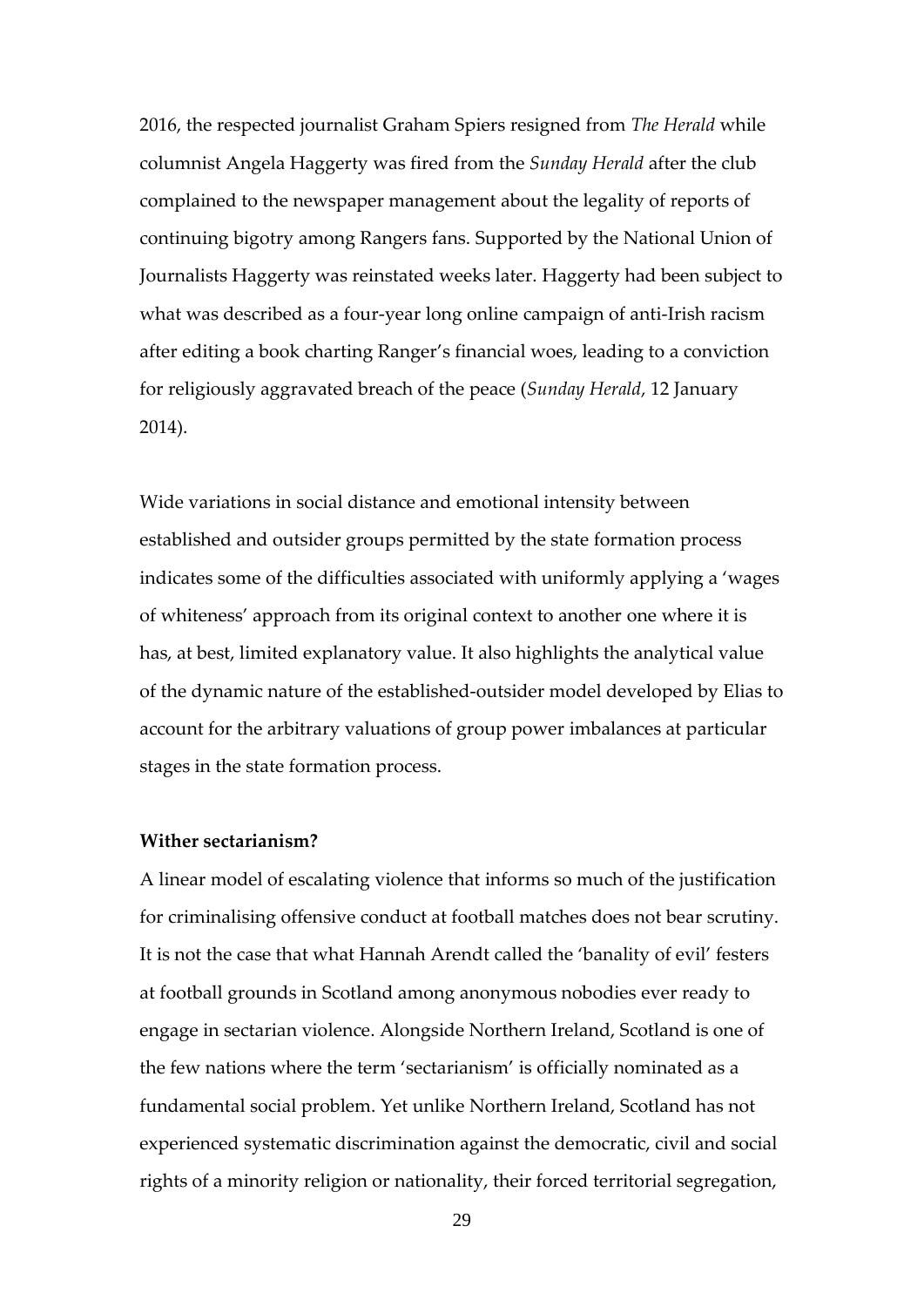the formation of paramilitary groups, and decades of anti-state and sectarian violence. Despite the absence of systematic inter-communal segregation, however, public concern about 'sectarianism' has not faded away as might be expected but has instead become a leading political, legal and academic discourse (Law, 2016).

Given the gap between the limited experience and widespread perceptions of 'sectarianism', the term itself does not merely describe some pre-existing phenomenon (Kelly, 2011). Legitimate processes of nomination and classification by governmental authority help to construct what it aims to punish and reform. Institutional and legal measures were introduced to target sectarianism as a failure to adapt to the civilising national habitus. 'Sectarianism' carries an emotional and ideological charge that labels some social relations as irrational and 'mindless' implying that others are civilised and 'mindful' or reasonable. Populist terminology like 'sectarianism' needs to be submitted to the critical analysis of long-run changes in social relations between groups, including the interest in disinterest of governmental power to name, classify and punish.

Rather than reify groups as things in themselves a more adequate sociological approach concentrates on the changing power dynamics of social relations. A shift in the power-balance has occurred such that any continuing sense of polar opposition between singular Protestant and Catholic 'communities' as the cultural basis of sectarianism fails to register the reality of long-run sociological processes, the role of governmental nomination, and the moral indignation of disinterested, self-restrained middle class professionals. When a phenomenon such as sectarianism is nominated officially as a 'problem' and neither governmental regulation nor self-regulation are perceived to be able to exercise control or restraint over recalcitrant subjects, a sociology of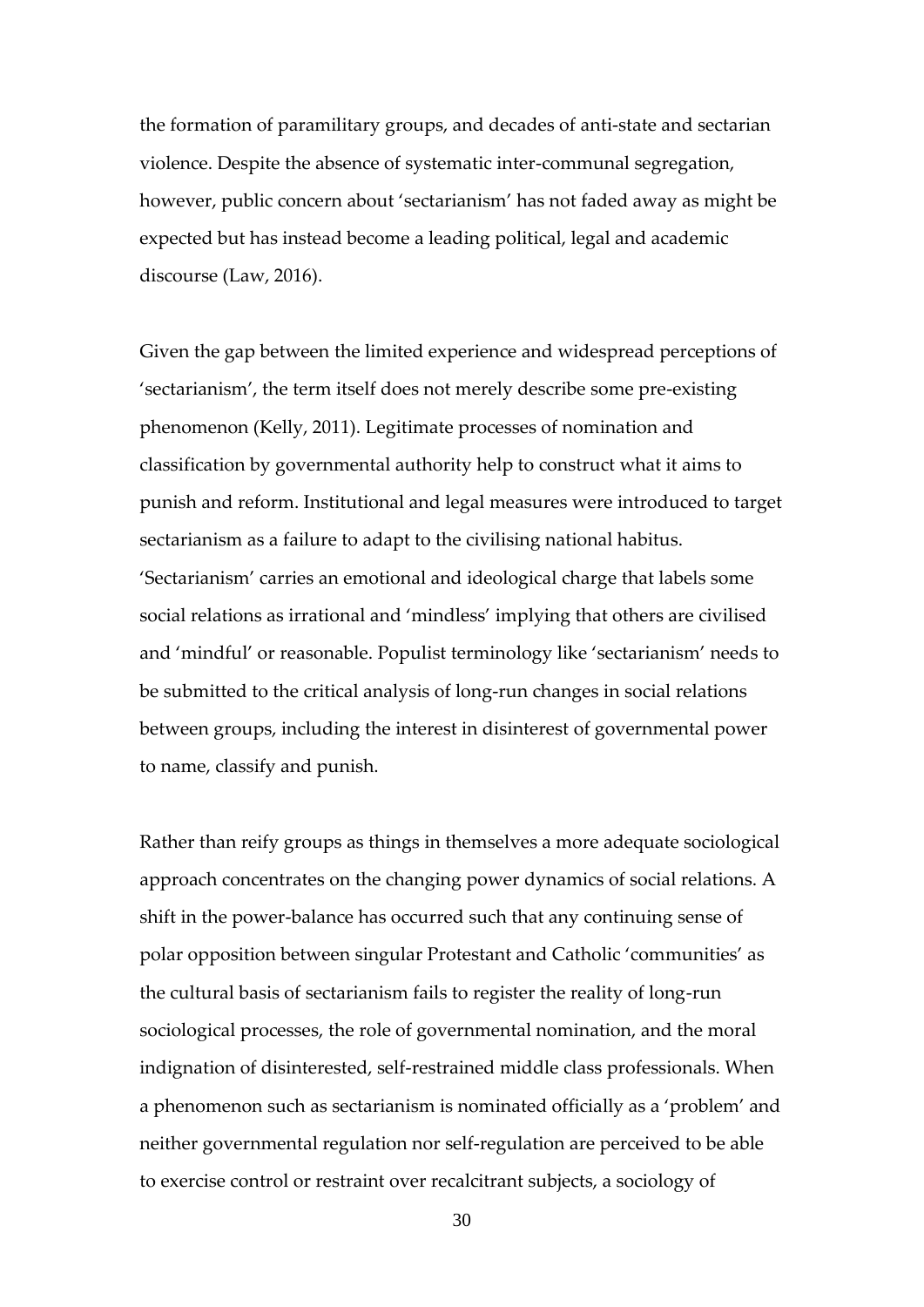*ressentiment* compels the state to assume external powers to address the situation. The legitimate nomination of illegitimate names requires the force of a moral indignation that operates under the guise of disinterested punishment.

Uncovering the social sources of sectarianism therefore depends on establishing the relational processes of symbolic communication that constructs sectarianism as a phenomena that so alarms 'the public'. Unfortunately, the focus has been less on media, legal and political constructions and omissions of sectarianism as moral indignation demanding disinterested punishment. Instead, the central focus has been on the decivilised outsiders of male working class football fans and the threat that they present to the symbolic and physical integrity of 'the community'. In this sense, sectarianism has been described as a 'social anxiety' that arises from the disjuncture between general perception and individual experience (Rosie, 2015: 330). However, sociology needs to identify the changing power dynamic that names and classifies the unfounded perceptions of the public and understand the social and political function of moral indignation.

### **Bibliography**

- Advisory Group on Tackling Sectarianism in Scotland (2013) *Independent Advice to Scottish Ministers and Report on Activity 9 August 2012 –15 November 2013*, Edinburgh: Scottish Government.
- Allen, T. (2012) *The Invention of the White Race, Volume 1: Racial Oppression and Social Control*, London: Verso.
- Billig, M. (2002) 'Henri Tajfel's 'cognitive aspects of prejudice' and the psychology of bigotry', *British Journal of Social Psychology*, 41.2: 171-188. Bourdieu, P. (1991) *Language and Symbolic Power*, Cambridge: Polity Press.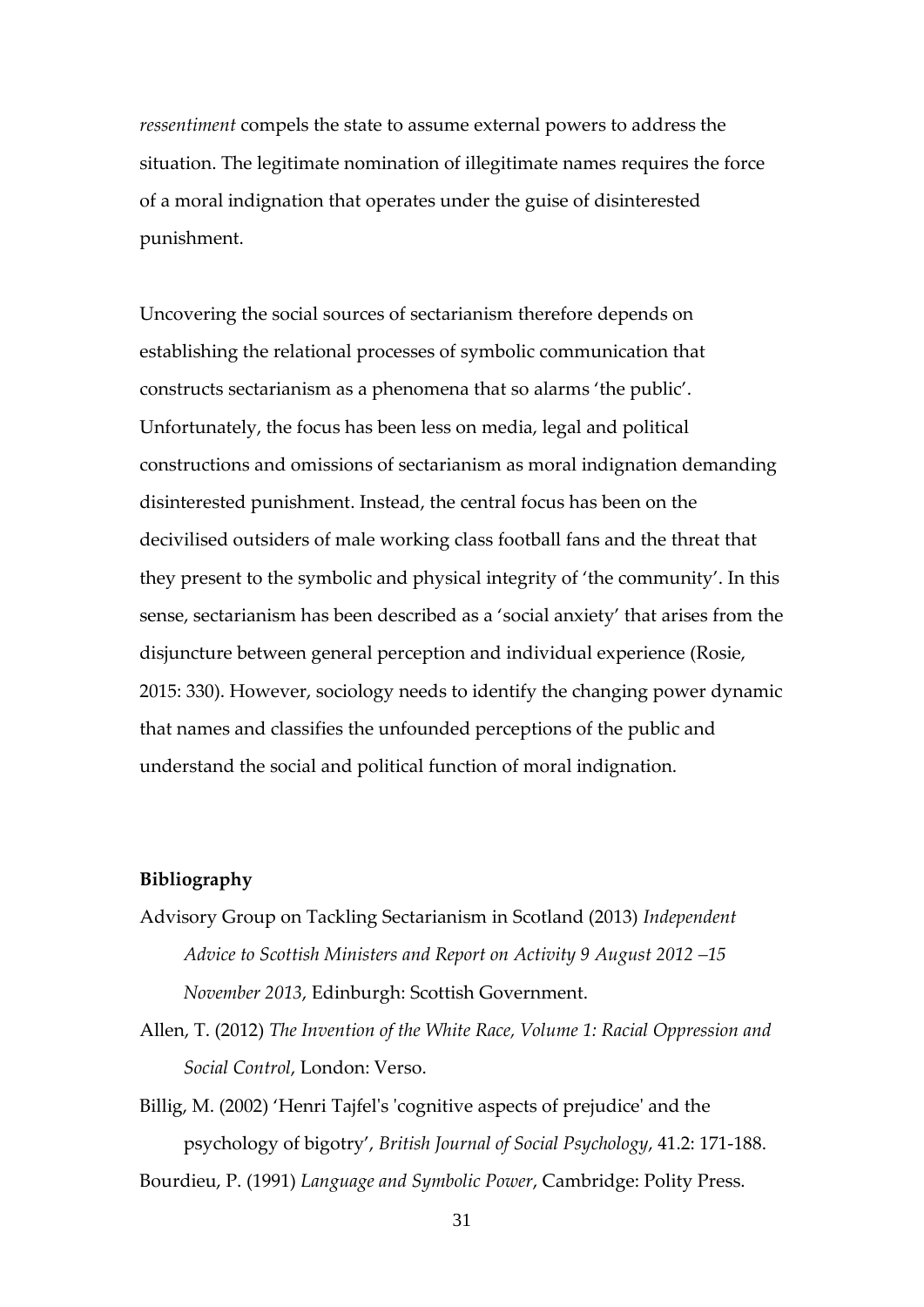- Bourdieu, P. (2014) *On the State: Lectures at the College de France 1989-1992*, Cambridge: Polity Press.
- Bourdieu, P. and Wacquant, L.J.D. (1992) *An Invitation to Reflexive Sociology*. Chicago, IL: University of Chicago Press
- Boyle, M. (2011) *Metropolitan Anxieties: On the Meaning of the Catholic Adventure in Scotland*, Farnham: Ashgate.
- Bruce, S. (1988) 'Sectarianism in Scotland: a contemporary assessment and explanation', *The Scottish Government Yearbook*, Edinburgh: Unit for the Study of Government in Scotland: 150-165.
- Burke, E. (1792) 'Letter to Sir Hercules Langrishe', in I. Kramnick, ed., (1999) *The Portable Edmund Burke*, Harmondsworth: Penguin.
- Cohen, S. (2011) *Folk Devils and Moral Panics*, London: Routledge.
- De Swaan, A. (2015) *The Killing Compartments: The Mentality of Mass Murder*, New Haven: Yale University Press.
- Du Bois, W.E.B. (1992) *Black Reconstruction in America, 1860-1880*, New York: Free Press.
- Elias, N. (2012) *On the Process of Civilisation: Sociogenetic and Psychogenetic Investigations, Collected Works of Norbert Elias, Vol. 3*. Dublin: University College Dublin Press
- Elias, N. (2013) *Studies on the Germans: Power Struggles and the Development of Habitus in the Nineteenth and Twentieth Centuries, Collected Works of Norbert Elias, Vol. 11*. Dublin: University College Dublin Press
- Elias, N. and Dunning, E. (2008) *Quest for Excitement Sport and Leisure in the Civilizing Process*, *Collected Works of Norbert Elias, Vol. 7*. Dublin: University College Dublin Press.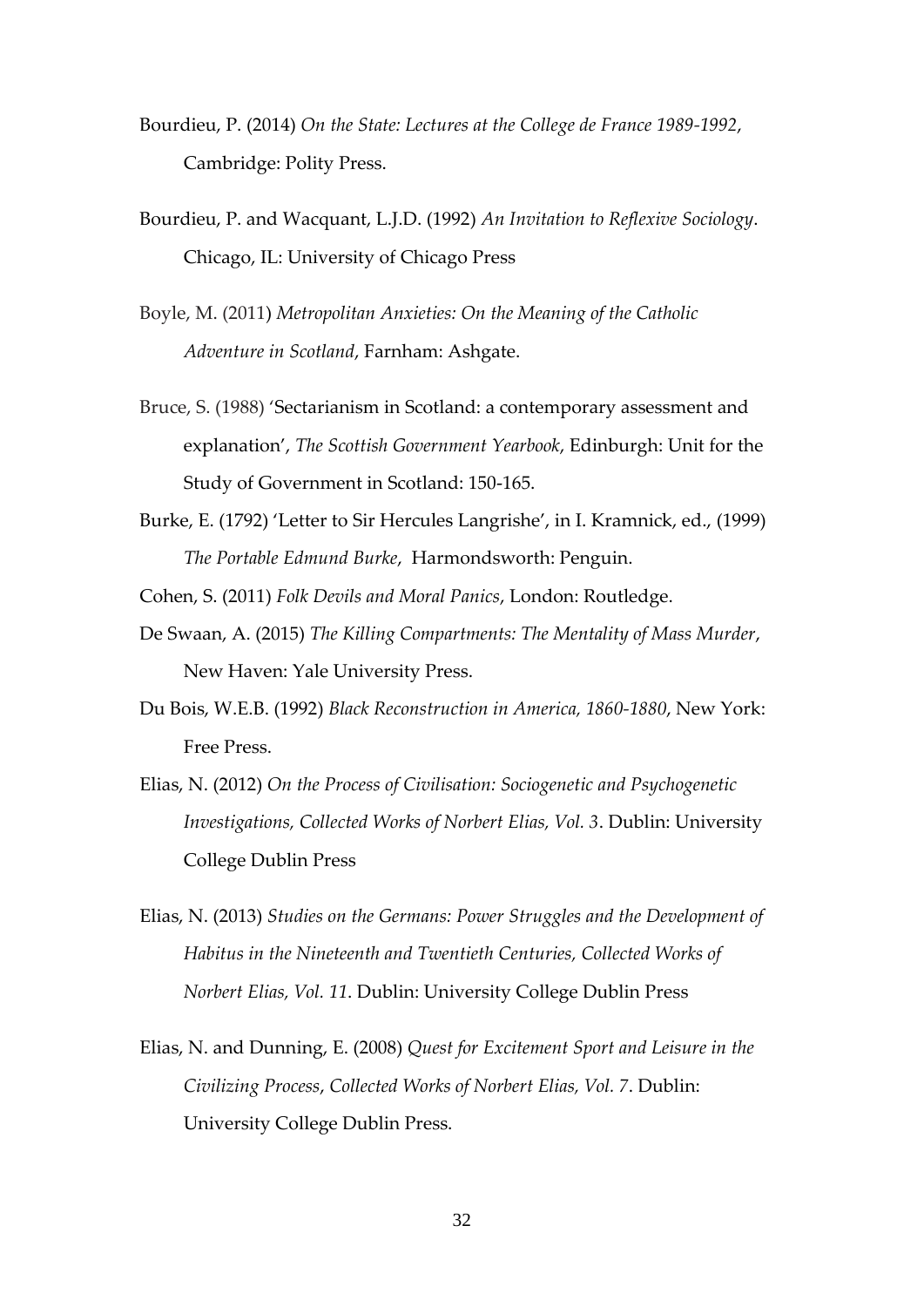- Elias, N. and Scotston, J. (2008) *The Established and the Outsiders*, *Collected Works of Norbert Elias, Vol. 4*. Dublin: University College Dublin Press.
- Finn, G.P.T. (2003) ''Sectarianism': A Challenge for Scottish Education', in T.G.K. Bryce & W.M. Humes (eds.) *Scottish Education. Second Edition: Post-Devolution,* Edinburgh: Edinburgh University Press.
- Flint, J. and Powell, R. (2013) 'Scottish enlightenment and the sectarian civilizing offensive', in J. Flint and J. Kelly (eds.) *Bigotry, Football and Scotland*, Edinburgh: Edinburgh University Press.
- Gallagher, T. (1987) *Glasgow: The Uneasy Peace*, Manchester: Manchester University Press.
- Goodall, K., McKerrell, S., Markey, J., Millar, S.R., and Richardson, M.J. (2015) ['Sectarianism in Scotland: A 'West of Scotland' Problem, a Patchwork or](http://www.euppublishing.com/doi/abs/10.3366/scot.2015.0079)  [a Cobweb?](http://www.euppublishing.com/doi/abs/10.3366/scot.2015.0079)', *Scottish Affairs*, 24:3: 288-307.
- Hamilton-Smith, N., Malloch, M. and Ashe, S. (2015) '[Public Processions and](http://www.euppublishing.com/doi/abs/10.3366/scot.2015.0080)  [Social Context: Challenges in the Search for Community Impact](http://www.euppublishing.com/doi/abs/10.3366/scot.2015.0080)', *Scottish Affairs*, 24:3: 308-327.
- Kelly, J. (2011) '"Sectarianism" and Scottish football: Critical reflections on dominant discourse and press commentary', *International Review for the Sociology of Sport*, 4.4: 418-435.
- Law, A. (2016) 'Sectarianism, criminalisation and the civilising process in Scotland', in H. Croall, G. Mooney and M. Munro, eds., *Crime, Justice and Society in Scotland*, London: Routledge.
- Law, A. and Mooney, G. (2011) 'The Decivilizing Process and Urban Working Class Youth in Scotland', *Social Justice*, 38. 4: 106-126.
- Lord Advocate's Guidelines on the Offensive Behaviour at Football and Threatening Communications (Scotland) Act 2012.

[http://www.copfs.gov.uk](http://www.copfs.gov.uk/)

McCallum, I. (2013) *The Celtic, Glasgow Irish and the Great War: The Gathering Storms*, no publisher given.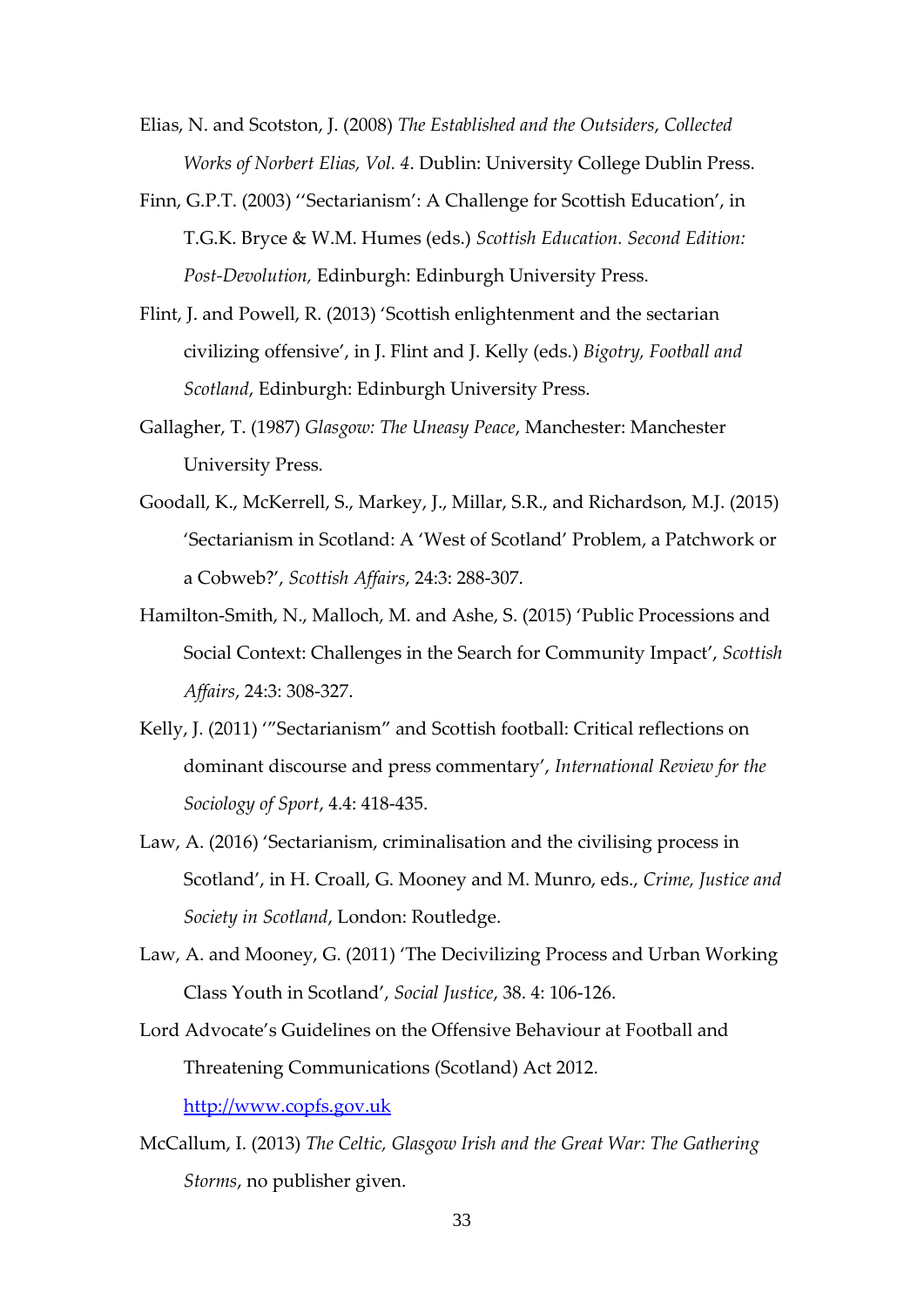- Meltzer, B.N. and Musolf, G.R. (2002) 'Resentment and *ressentiment*', *Sociological Inquiry*, 72.2: 240-55.
- Mennell, S., M. Elliott, P.A. Stokes, A. Rickard, and E. O'Malley Dunlop (2000) 'Protestants in a Catholic State - A Silent Minority in Ireland ', in T. Inglis, Z. Mach, and R. Mazanek (eds.) *Religion and Politics: East-West Contrasts from Contemporary Europe,* Dublin: University College Dublin Press.

Merton, R (1968) *Social Theory and Social Structure*, New York: The Free Press.

Nietzsche, F. (1996) *On the Genealogy of Morals: A Polemic*, Oxford: OUP.

- Ormston, R., Curtice, J., Hinchliffe, S. and Marcinkiewicz, A. (2015) '[A Subtle](http://www.euppublishing.com/doi/abs/10.3366/scot.2015.0078)  [but Intractable Problem? Public Attitudes to Sectarianism in 2014](http://www.euppublishing.com/doi/abs/10.3366/scot.2015.0078)', *Scottish Affairs*, 24:3: 266-287.
- Paterson, L. (2000) 'The social class of Catholics in Scotland', *Journal of the Royal Statistical Society: Series A*, 163.3: 363-379.

Paxton, R.O. (2005) *The Anatomy of Fascism*, Harmondsworth: Penguin.

Powell, R. (2013) 'The theoretical concept of the "civilizing offensive" *(beschavingsoffensief)*: Notes on its origins and uses' *Human Figurations:* 

*Long-term Perspectives on the Human Condition*, 2.2.:

<http://hdl.handle.net/2027/spo.11217607.0002.203>

- Ranulf, S. (1964) *Moral Indignation and Middle Class Psychology: A Sociological Study*, New York: Schoken Books.
- Rodger, J. (2008) *Criminalising Social Policy: Anti-social Behaviour and Welfare in a De-civilised Society*, Cullompton: Willan.
- Rosie, M. (2015) '[The Sectarian Iceberg?](http://www.euppublishing.com/doi/abs/10.3366/scot.2015.0081)', *Scottish Affairs*, 24:3: 328-350.

Scheler, M. (1972) *Ressentiment*, New York: Schocken Books.

Scottish Government (2014) *Scottish Crime and Justice Survey of 2012/13: Main Findings,* Edinburgh: Scottish Government.